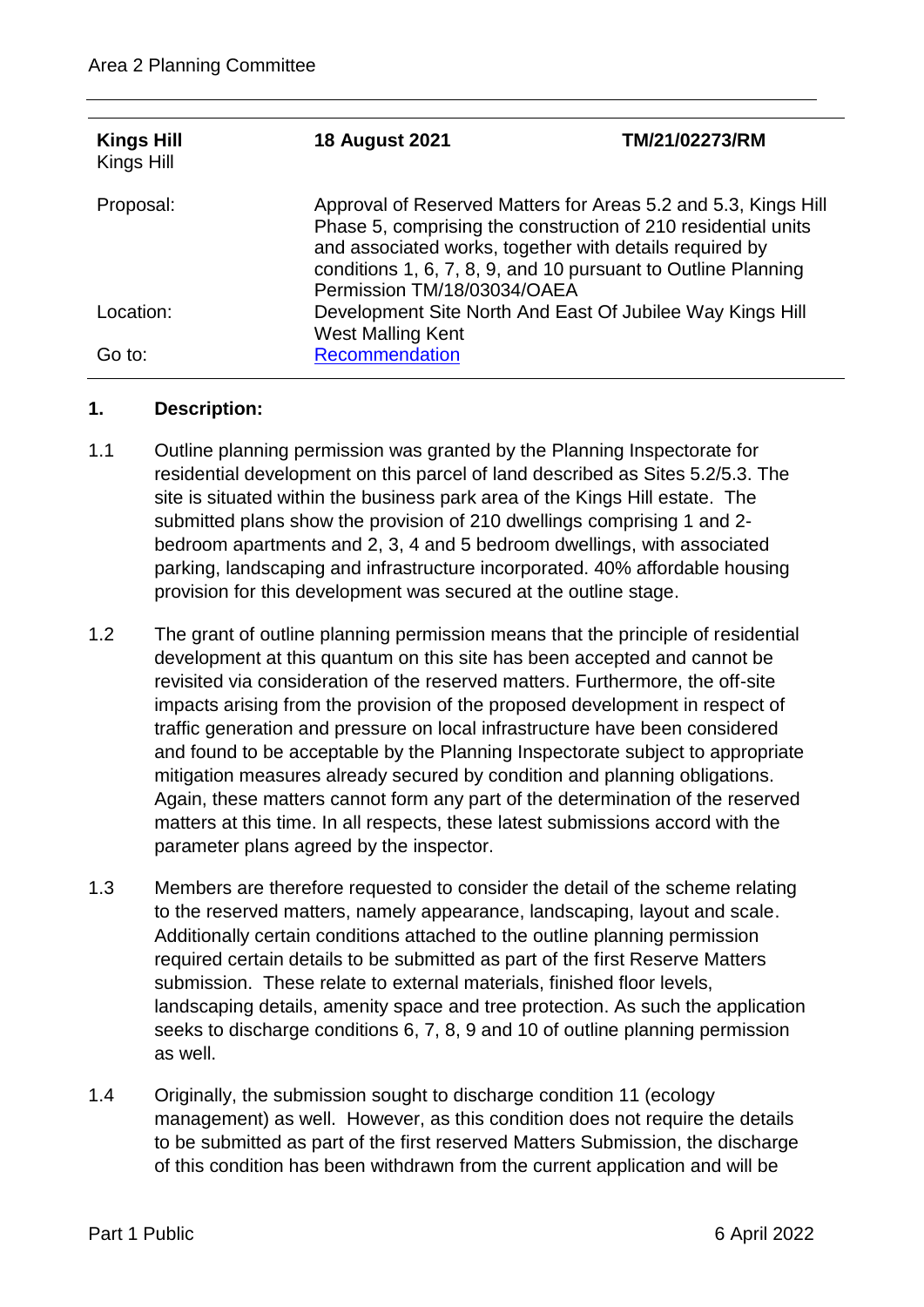dealt with by a separate (reserved details) submission. Condition 11 requires that this matter to be dealt with prior to the commencement of the development and it is therefore expected that these details will be submitted soon after the Reserved Matters application is determined.

1.5 Members may recall that the inspector presiding over the public inquiry in respect of these applications also considered two other sites on the Kings Hill estate for residential development. These were also subsequently allowed and the reserved matters submissions for those sites (5.1 and 5.6) were both granted by this committee during its meeting in February.

# **2. Reason for reporting to Committee:**

2.1 Due to the complexities of the site and various appeal decisions.

### **3. The Site:**

3.1 This site is described as sites 5.2 and 5.3 combined and form the largest of the three outline submissions. It is bounded to the north-west by the By-Pass, to the south and west by the Rolex Headquarters building and associated car parking and open land to the east, which did form an area proposed for allocation in the former draft local plan, known as Broadwater Farm. Sites 5.2 and 5.3 lie to the northern edge of the business park area of Kings Hill estate and comprise two parcels of land, totalling an area of 8 ha. Coalpit Wood (an Ancient Woodland) lies directly to the south of the application site, separating it from existing residential development in Phase 3 of the Kings Hill village.

## **4. Planning History (relevant):**

| TM/09/02483/RM | Approved | 29 December 2009 |
|----------------|----------|------------------|
|                |          |                  |

Details of access, appearance, layout and scale of six two-storey office blocks with ancillary development, infrastructure, amenity space and landscaping being reserved matters submitted pursuant to condition 2 of planning permission ref.

**TM/11/01843/FL** Approved 27 January 2012

Construction of earth bund and associated landscaping to create a visual screen to A228 boundary on Kings Hill (Retrospective)

**TM/18/00596/FL** Approved 13 June 2018

Temporary planning permission for a period of ten years for the change of use to an Estate Manager's Compound; including new access off Jubilee Way, formation of a service drive, and the provision of hard surfacing, portacabins, timber storage areas, parking, fencing and gates. All development is replacement of an existing compound sited off Kings Hill Avenue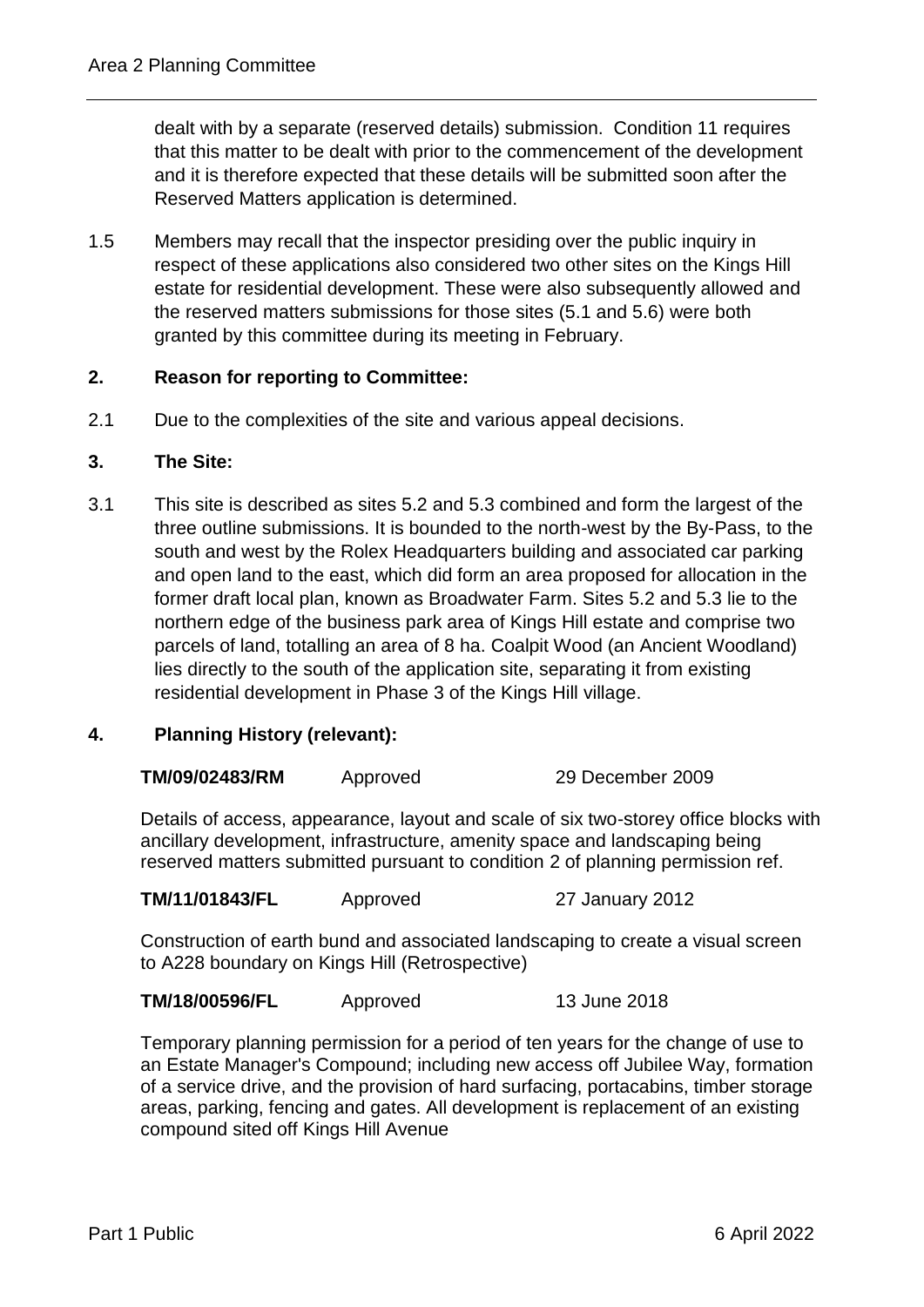#### **TM/18/01676/RD** Approved 30 August 2018

Details of condition 4 (external lighting) submitted pursuant to planning permission TM/18/00596/FL (Temporary planning permission for a period of ten years for the change of use to an Estate Manager's Compound; including new access off Jubilee Way, formation of a service drive, and the provision of hard surfacing, portacabins, timber storage areas, parking, fencing and gates. All development is replacement of an existing compound sited off Kings Hill Avenue)

**TM/18/02335/EASP** EIA opinion scoping application 27 November 2018

Request for Scoping Opinion under the Town and Country Planning (Environmental Impact Assessment) Regulations 2017 for proposed residential developments

**TM/18/03034/OAEA** Refuse

Appeal allowed

30 May 2019

Outline Application: Redevelopment to provide up to 210 Class C3 residential units, together with landscaping, open space and other associated works. All matters reserved for future approval except for access (site 5.2-5.3)

## **5. Consultees:**

- 5.1 **Environment Agency:** have reviewed the information submitted and we think the outlined drainage proposals for surface water are acceptable in principle, providing that no deep bore soakaway has less than 10m unsaturated zone beneath the final discharge depth and that relevant pollution prevention and attenuation measures are implemented in all drainage elements.
- 5.1.1 Deep bored soakaways can cause problems in this geology if not designed and constructed in accordance with best practice guidance. The final design must comply with Building Regulation Approved Document H and any requirements of the LLFA to ensure that GW quality is protected in this sensitive setting.

# 5.2 **KCC (SUDS):**

5.2.1 Kent County as Lead Local Flood Authority has reviewed the drainage documentation provided in support of the reserved matters application and have the following comments to provide:

1. As set out within the Surface Water Management Strategy report by Herrington Consulting (July 2021), the drainage arrangement to serve this development would utilise below ground cellular storage discharging into deep bore soakaways. It is accepted that the design at the reserved matters stage has been based upon a conservative preliminary rate of 0.59m/h, obtained from adjacent application testing. In light of this, borehole testing will be required to demonstrate the rates obtained on site and to confirm the final volume of attenuation required through below ground cellular storage. The LLFA would accept for these to be carried out prior to detailed design and would ideally seek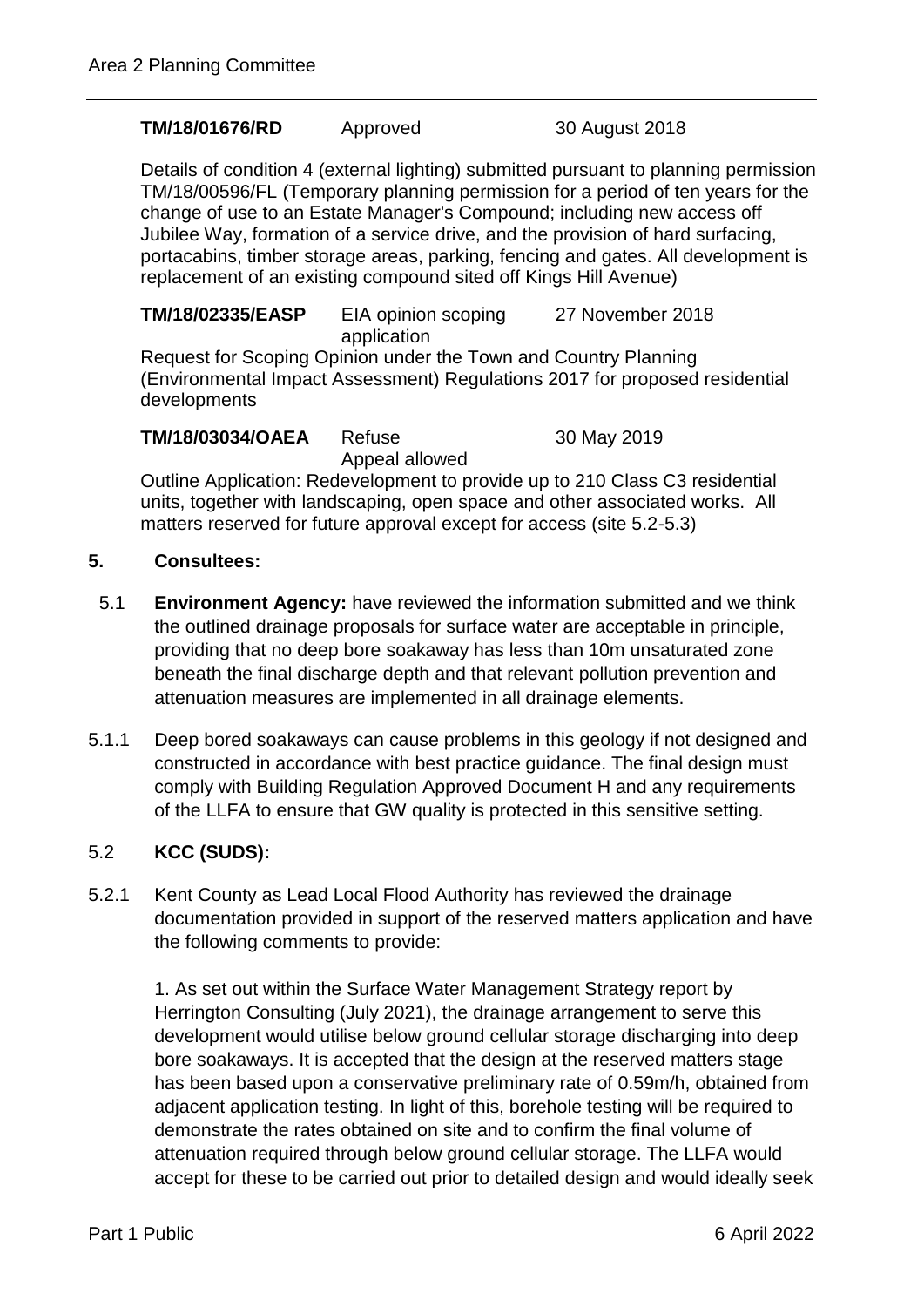for any testing to be undertaken within each of the deep bore soakaway locations and depths proposed.

2. The accompanying Surface Water Drainage Layout drawings (HC-3048-501- Sheet 1 and 2) show cellular storage units across the development to attenuate surface water runoff, prior to entering the deep bore soakaways. A number of these cellular storage units would appear to be situated under driveways. The LLFA foresees that future maintenance arrangements and ownership would be upon the future homeowners served by the feature or the plot it is situated within. The LLFA would typically advise for features to be located outside of private properties to prevent any possible future problems however, where this is not possible, covenants or other arrangements may be required to protect the feature in perpetuity.

3. Further to point 2, Plots 150 - 151 as shown on the drainage layout drawing would appear to have a cellular tank (N08) underneath a double garage (DCB). The siting of the storage under the garage may be problematic in the long term for maintenance and replacement. We would therefore seek that this is moved where possible to prevent any such future issues arising.

4. It is understood that the development has been divided up into catchments that have dedicated drainage schemes to serve each area. We are aware that catchment road 1, covers an area of 3981m2 and is to be drained to three deep bore soakaways. As per the Kent Design Guide Making It Happen for Drainage Systems, the maximum impermeable areas draining to a soakaway should be limited to 1000m2 where possible. The LLFA would seek confirmation if a further deep bore soakaway can be incorporated into the design to further reduce dependence on the features.

5. The LLFA are aware from the Surface Water Management Strategy that the design as set out within the report does not utilise permeable surfacing for the car parking areas. For the main access roads, surface water entering falling onto these catchments would be filtered through downstream defenders. It is apparent from the current layouts presented that some side access roads and parking areas would only be served by catchpit gullies and would have no additional pollution prevention methods. The LLFA would seek confirmation that sufficient controls are in place to remove pollutants before the infiltrating devices. The design should ultimately adhere to guidance presented within the CIRIA SuDs Manual 2015, notably table 26.2.

6. KCC's Drainage and Planning Policy Statement (December 2019) seeks for residential developments to consider urban creep within the design of the drainage system. We have been unable to confirm if this has been included within the design and would confirm if this has been factored in.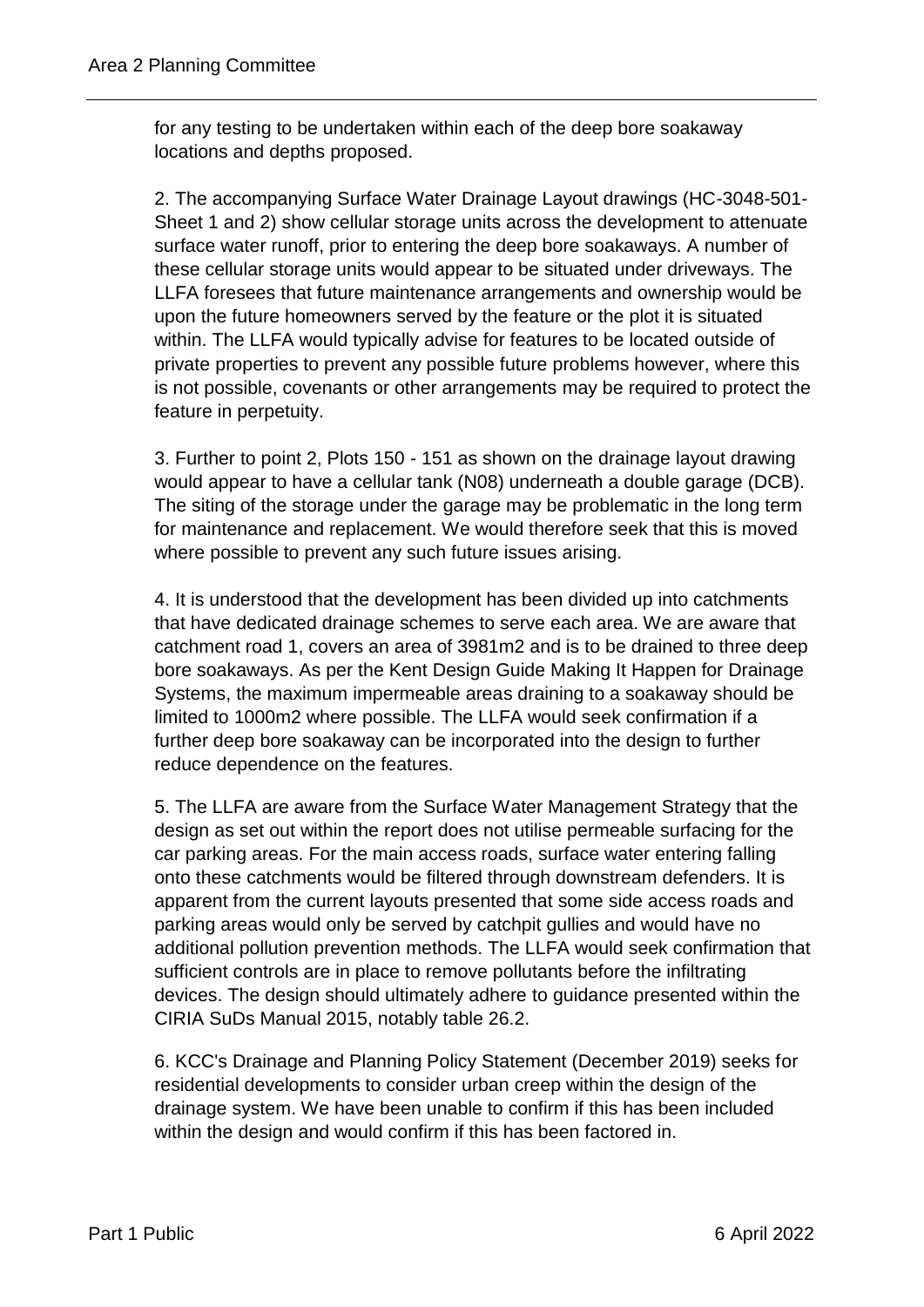- 5.2.2 The LLFA would seek for the above points requiring clarification to be addressed before the reserved matters application is approved.
- 5.3 **KCC (H&T):** The applicant has submitted an updated Transport Technical Note, dated August 2021 to cover the items addressed under this condition including the internal site layout (widths and visibility splays), parking and refuge provisions.
- 5.3.1 The access and internal layout of the proposed development are detailed noting that the vehicular access to the site will be from an existing roundabout on utilising two incomplete arms and extending the roads and associated footways into the site. It is noted that Jubilee Way is currently unadopted and the proposed internal road network within the site will remain privately maintained but built to an adoptable standard.
- 5.3.2 The existing carriageway widths of 7.3m will be maintained on the northern and eastern access arms. It is noted that, as requested at the outline planning stage, the internal road network has been designed to provide a looped arrangement between the site and the two additional sites approved at the same time.
- 5.3.3 Transport Technical Note Appendix C provides the carriageway widths for internal site layout. It is noted that the Central Spine Road categorised as the site's major access road will have a minimum carriageway width of 5.5m meeting the standards provided in the Kent Design Guide.
- 5.3.4 It is noted that further access roads coming off the spine road will be narrow with a combination of road widths of 4.8m for minor access roads, 6m for shared use environments and 3.7m for private drives. These proposed widths meet the standards provided in the Kent Design Guide.
- 5.3.5 Pedestrian Access is provided throughout the site by footpaths of a width of 2.0m.
- 5.3.6 Transport Technical Note Appendix D provides Visibility Splays of the junctions on the internal site layout. It is noted that speeds for internal movements have been cited between 10 and 20 mph, this is acceptable for the nature of the proposed development. The visibility splay for each junction has been calculated based on movements of either 10mph, 15mph or 20mph with respective visibility distances of 11m, 17m and 25m. These measurements satisfy the distance stipulated within the Kent Design Guide.
- 5.3.7 Parking Provision for the development is noted as providing a total of 367 spaces across the site, of which 42 spaces will be provided for visitors. It is also noted that each dwelling with on-plot parking will be provided with one 'active' Electric Vehicle (EV) charging facility.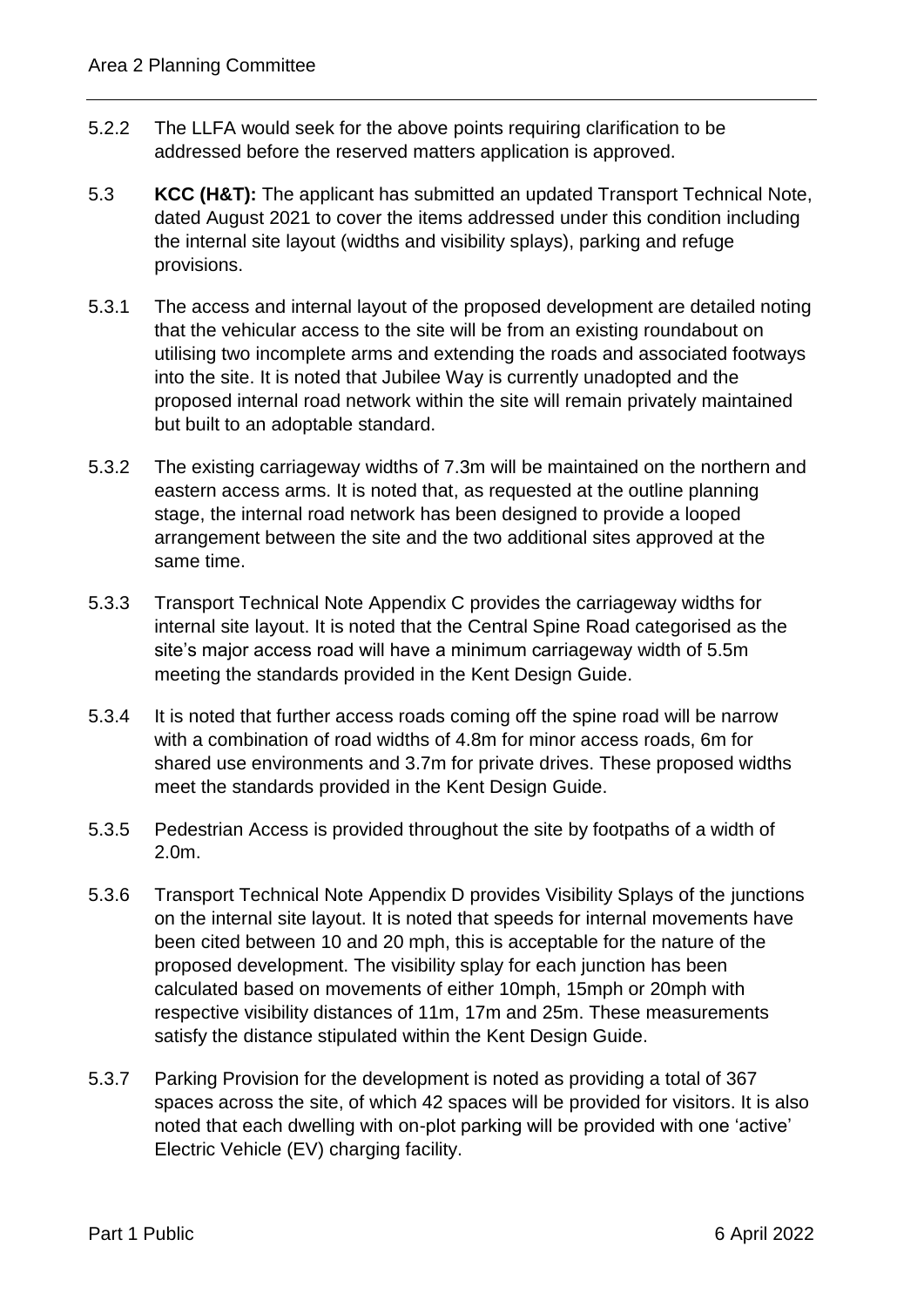- 5.3.8 A full parking breakdown per dwelling is provided in the Transport Technical Note Appendix E. The provision of spaces allocated to each dwelling has been assessed and meets the criteria set out in IGN3.
- 5.3.9 It is noted with the Transport Technical Note that cycle parking will be provided in accordance with KCC's SPG4 guidance. This should be one space per bedroom for each individual dwelling and one space per unit for flats. The Design & Access Statement confirms every home will be provided with cycle storage either in the attached garage or in each private garden.

### Summary and recommendation

5.3.10 Having considered the development proposals and the effect on the highway network, in terms of layout and provisions, I raise no objection on behalf of the local highway authority subject to the following conditions:

*-Provision and permanent retention of the vehicle parking spaces and/or garages shown on the submitted plans prior to the use of the site commencing*

*-Provision and permanent retention of the vehicle loading/unloading and turning facilities shown on the submitted plans prior to the use of the site commencing.*

## 5.4 **KCC (Ecology):**

## Protected/Notable Species

- 5.4.1 The submitted information has detailed that there is potential for bats, dormouse, reptiles and breeding birds to be present within or adjacent to the site. The majority of the species interest is the site boundaries or adjacent habitat and therefore we are satisfied that no detailed mitigation strategy is required. However, we advise that there will be a need for a precautionary mitigation strategy to be implemented prior to works commencing. We suggest that this should be incorporated into the construction management plan or the implementation of a precautionary mitigation strategy to be submitted as a condition – we can provide suggested wording if required.
- 5.4.2 The submitted landscaping plan has demonstrated that suitable habitats will be created within the site for biodiversity through the enhancement of the site boundaries, the creation of the AW buffer, the creation of an orchard/meadow area and the inclusion of enhancement features within the site. However, we advise that more can be done to enhance the site for biodiversity for example the creation of areas of rough/tussocky grassland within the northern tip of the site and additional integrated enhancement features within the site. We recommend that the landscaping plan and the management plan is updated to reflect these suggestions.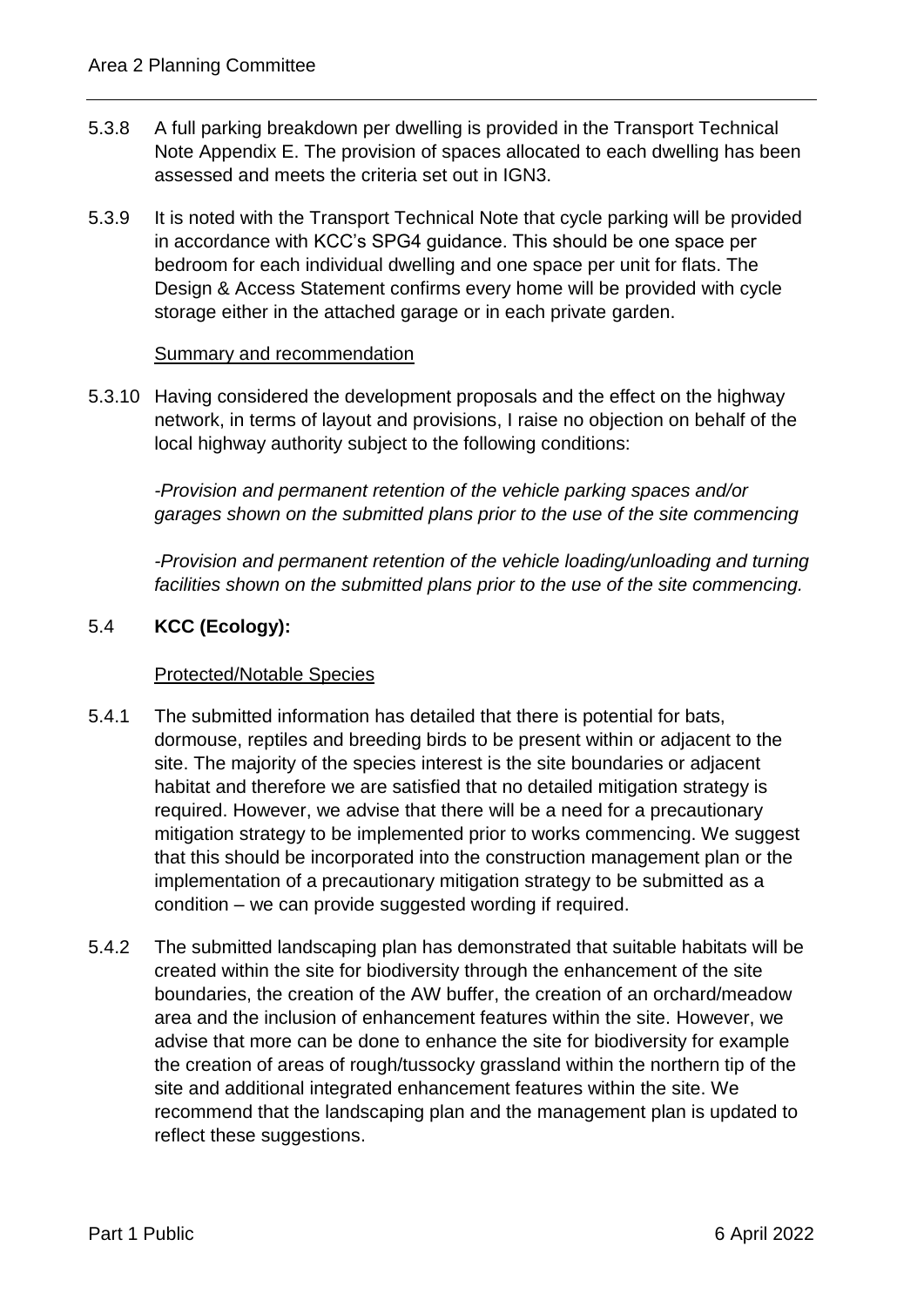5.4.3 We highlight that the management areas are very narrow and as the development is for 210 dwellings there will be significant impact from recreational pressure within the site and there is a need to ensure that the proposed management is implemented and monitored.

### Ancient Woodland Buffer

- 5.4.4 A 15m buffer has been created around the majority of the Ancient Woodland (AW) along the southern boundary. The proposed planting does not commence immediately from the boundary of the AW as part of the woodland is outside of the AW boundary. However, from looking at the plans/aerial photos it appears that the habitat creation for the buffer area starts at the edge of the canopy of the Ancient Woodland and it is unclear if the area underneath the canopy is already vegetated.
- 5.4.5 The purpose of the buffer is to minimise the impact between the development and the woodland and therefore there is a need to ensure that there is dense planting/scrub between the site and the woodland. We advise that further information is provided clarifying the condition of the section of vegetation directly next to the Ancient Woodland. Depending on the information provided there may be a need for additional planting to be carried out within the area of the existing woodland to improve the effectiveness of the buffer.
- 5.4.6 As part of the original application the exit on the SW corner of the site was access for emergency vehicles however the plans have since changed and there is now a formal entrance in the SW corner of the site and a road running along the edge of the AW buffer. We agree that having gardens directly adjacent to a buffer can negatively impact the buffer due to garden grabbing/dumping garden waste but equally having a road next to an AW buffer can have negative impacts. Lighting associated with the proposed road may negatively impact the woodland, the buffer and species present and there is a risk that the buffer will be used by residents/visitors for parking.
- 5.4.7 The original application detailed that the AW would be a dark zone and no information has been provided clarifying what the anticipated light levels will be within the buffer or what measures will be implemented to ensure that area cannot be used for parking. We advise that additional information is provided clarifying the above points.
- 5.4.8 The submitted management plan has stated that the area will be left to scrub up over time however it also states that the grassland area will be cut once a year. If the area is being cut it reduces the likelihood of the grassland area scrubbing up. We recommend that the management plan is updated to amend the management within the buffer to minimise the management within the area. We also recommend that an information board is erected to inform residents for the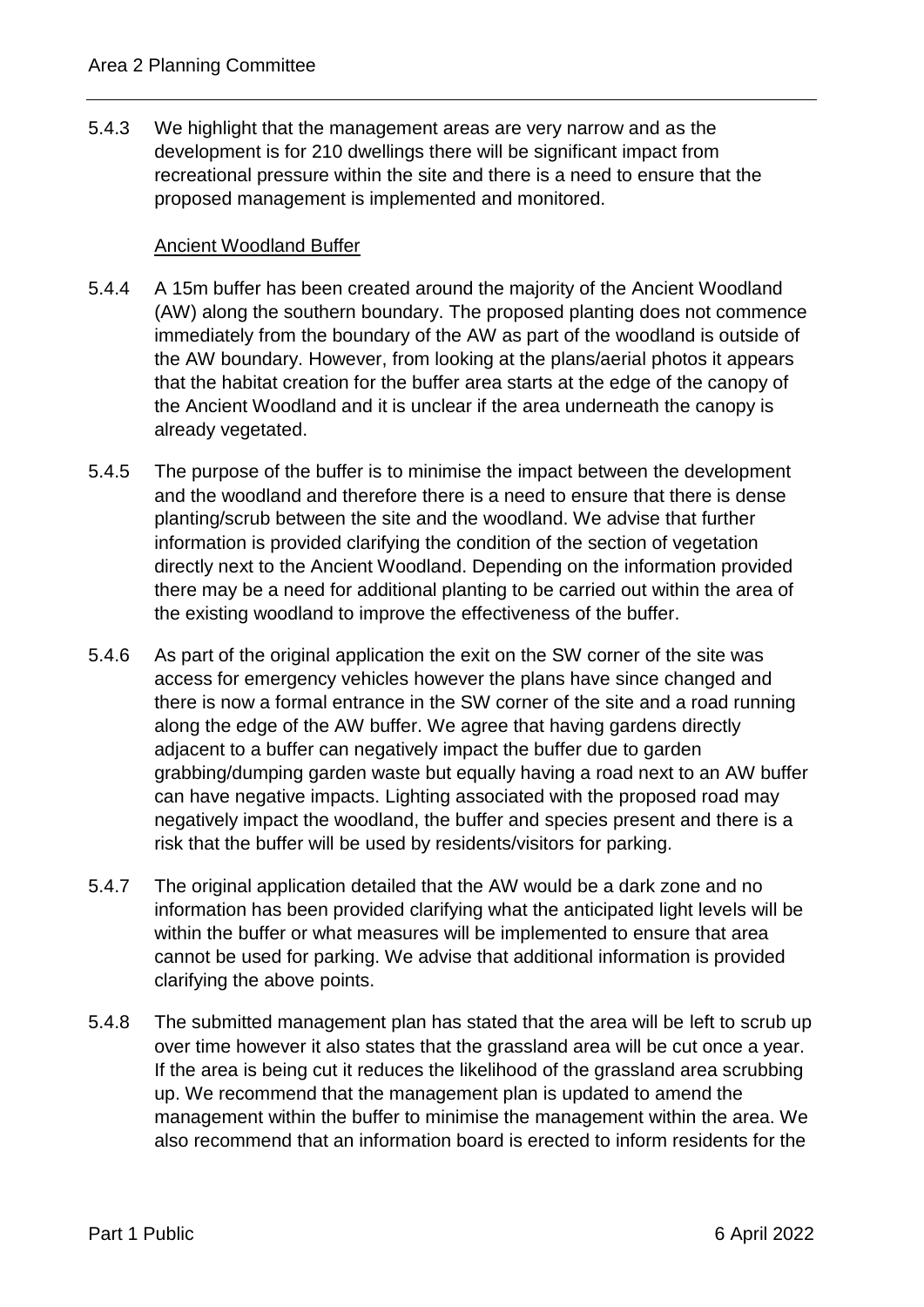reasons that it has minimal management and encourage them not to carry out their own management.

## 5.5 **KCC (PROW):** No response

## 5.6 **Kent Wildlife Trust:**

- 5.6.1 Kent Wildlife Trust submit a holding objection to this planning proposal on the basis of the following:
	- Lack of a suitable ancient woodland buffer, contrary to the requirements of the National Planning Policy Framework (NPPF) and standing advice for ancient woodland.
	- There is also potential for this scheme to impact on species including dormouse and reptiles, requiring the employment of the precautionary principle for vegetation clearance works.
- 5.6.2 More detailed comments on the consultation documents are set out below.

### Ancient woodland

- 5.6.3 Development adjacent to ancient woodland can have detrimental impacts through noise pollution, air pollution, light pollution and increased human activity. The National Planning Policy Framework (NPPF), paragraph 180 states: "When determining planning applications […] development resulting in the loss or deterioration of irreplaceable habitats (such as ancient woodland and ancient or veteran trees) should be refused, unless there are wholly exceptional reasons and a suitable compensation strategy exists." Direct and indirect impacts must be taken into account when determining the suitability of this proposal.
- 5.6.4 Concerns were raised on the outline planning application TM/18/03034/OAEA, with further discussion of likely impacts during the appeal stage. The outline planning application, and the masterplan submitted in support of the appeal, showed the inclusion of a 15m buffer zone, with the exception of an emergency access track which would reduce this buffer zone at the western end of the ancient woodland. The appeal decision states that "Applications for the approval of the reserved matters shall be in general conformity with Drawing Number 3067/523 Rev E" which included this buffer zone. It is concerning that the masterplan submitted in support of 21/02273/RM has made significant changes to the layout of the scheme, with these changes likely to increase impacts to the adjacent ancient woodland. Drawing number 7448/ASP3/LSP suggests that a 15m ancient woodland buffer zone is being provided. This is not consistent with the scale provided for this figure, which suggests that the ancient woodland buffer is actually less than 10m wide. Clarity on this issue is required.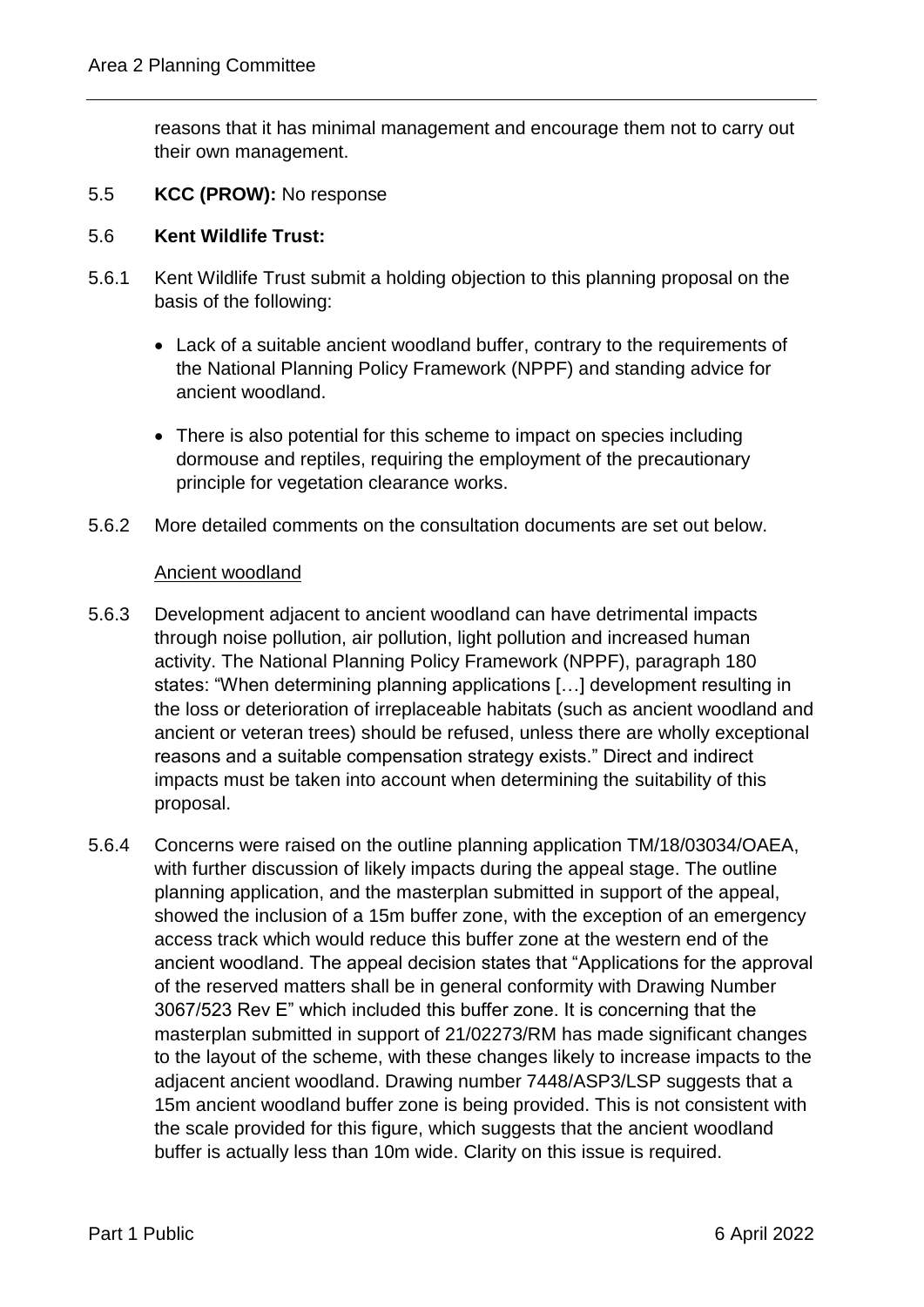- 5.6.5 Natural England and the Forestry Commission have produced standing advice for ancient woodland, ancient trees and veteran trees. The Standing Advice sets out suggested mitigation measures, including buffer zones. The advice states that "you should have a buffer zone of at least 15 metres to avoid root damage. Where assessment shows other impacts are likely to extend beyond this distance, you're likely to need a larger buffer zone. For example, the effect of air pollution from development that results in a significant increase in traffic." We would also consider that external lighting and noise from residential gardens, which are unlikely to be under the control of the developer, should be accounted for in the assessment of likely impacts to ancient woodland. On the basis of changes made to the proposed layout we advise that that a 15m buffer is unlikely to be sufficient to mitigate impacts. The addition of a road directly adjacent to the buffer zone and with houses facing towards the ancient woodland means that there is likely to be an increase in pollution, noise and lighting, thereby requiring a more substantial buffer zone.
- 5.6.6 Standing advice specifies that a buffer zone should contribute to wider ecological networks and be part of the green infrastructure of the area. Buffer zones should be planted with local and appropriate native species or managed through a scheme of natural regeneration. We would suggest that the planting of the buffer zone with a wildflower mix will not provide sufficient protection and buffering of the woodland. Instead we would advise that the buffer strip be planted with native scrub and tree species, providing denser cover and opportunities for species such as dormouse. We would advise that a management plan be produced for the buffer zone, which also includes measures proposed to reduce access to the buffer zone and the ancient woodland itself. In terms of reducing access to the ancient woodland, we are supportive of the inclusion of the boundary fence to prevent trampling and dumping of garden waste etc.

## Protected species

5.6.7 It has not been possible to locate a number of the protected species surveys, nor the Technical Briefing Note: Review of Ecological Baseline (Ref. 1006118- 02 Review of Ecological Baseline). The CEMP should take a precautionary approach to the clearance of vegetation to ensure that there are no impacts to protected species, including reptile and dormouse.

# 5.7 **TMBC EP:**

- 5.7.1 The Applicant has submitted an Environmental Noise Impact Assessment carried out by their Consultant, Acoustic Principles (unreferenced, dated June 2021) to assess the site's suitability for residential development.
- 5.7.2 The Report details measurements taken for a nearby earlier development (ref TM/18/01013/OA), as due to COVID-19 traffic levels were lower than would normally be expected. The measured levels were used to inform a model of the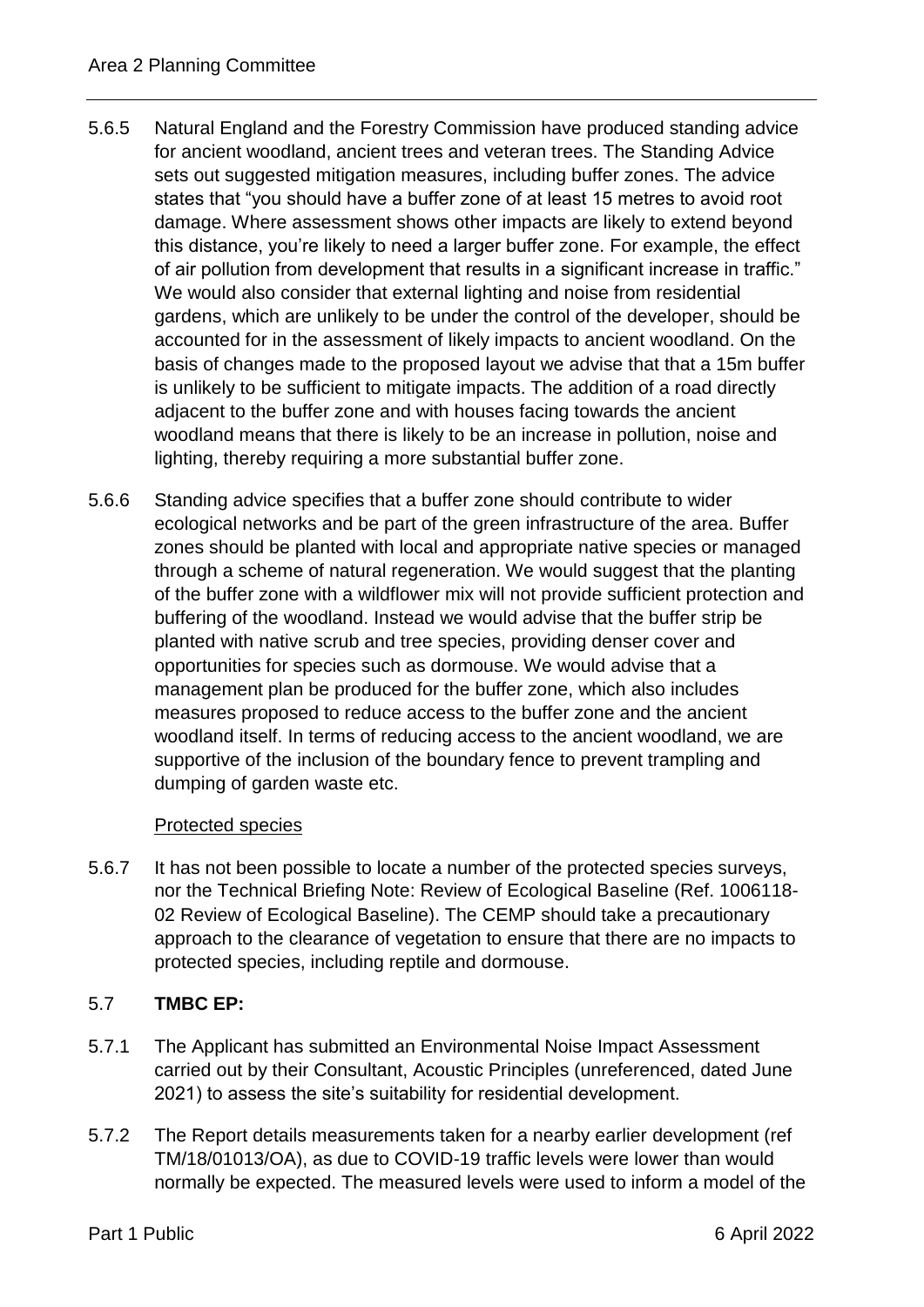site and predict noise levels across the site. This indicated that noise levels across the site would exceed required levels externally and internally without mitigation.

- 5.7.3 The Report then details suggested mitigation measures that could be employed to reduce noise levels to acceptable levels. These are in the main acceptable, but I note that Report uses as its external 'target' the Upper Limit from BS8233:2014 (namely 55dB LAeq,T) rather than the preferred Desirable Limit (namely 50dB LAeq,T).
- 5.7.4 The Report also refers to the need for several properties to need additional ventilation, as the required levels cannot be achieved with windows partially open. The Report refers, in part, to passive ventilation. I am not in favour of relying upon passive ventilation as this is unsatisfactory for decent ventilation rates. We should therefore be looking for either:

a) Some form of whole property mechanical ventilation system with heat exchange; or

b) Individual room ventilation units that will give controllable levels of mechanical ventilation at satisfactory rates whilst maintaining acoustic integrity.

- 5.7.5 The report concludes that with appropriate mitigation/attenuation, the site is suitable for residential development. It also says that a further, more specific assessment will be needed once the final layout has been determined to ensure that appropriate noise levels will be achieved in each dwelling.
- 5.7.6 I would agree with the conclusion of the Report that the site is suitable for development from a purely noise perspective, but that mitigation measures will be needed to achieve this and that these will be the subject of a further Report.
- 5.8 **Private Reps:** 13/0X/0S/4R. The 4 no. responses have been received all from the same local resident raising the following objections to the proposed development:
	- The PROW through the site is being degraded by this proposal.
	- The agreed planning obligation for the site shows the route to be upgraded to an equestrian route, but the submitted plans do not appear to provide for this.
	- TM/06/04032 specifies the AGREED route for the STRATEGIC footpath, outside of the 5m buffer zone for the woods. This has not been included in the layout.
- **6. Determining Issues and assessment:**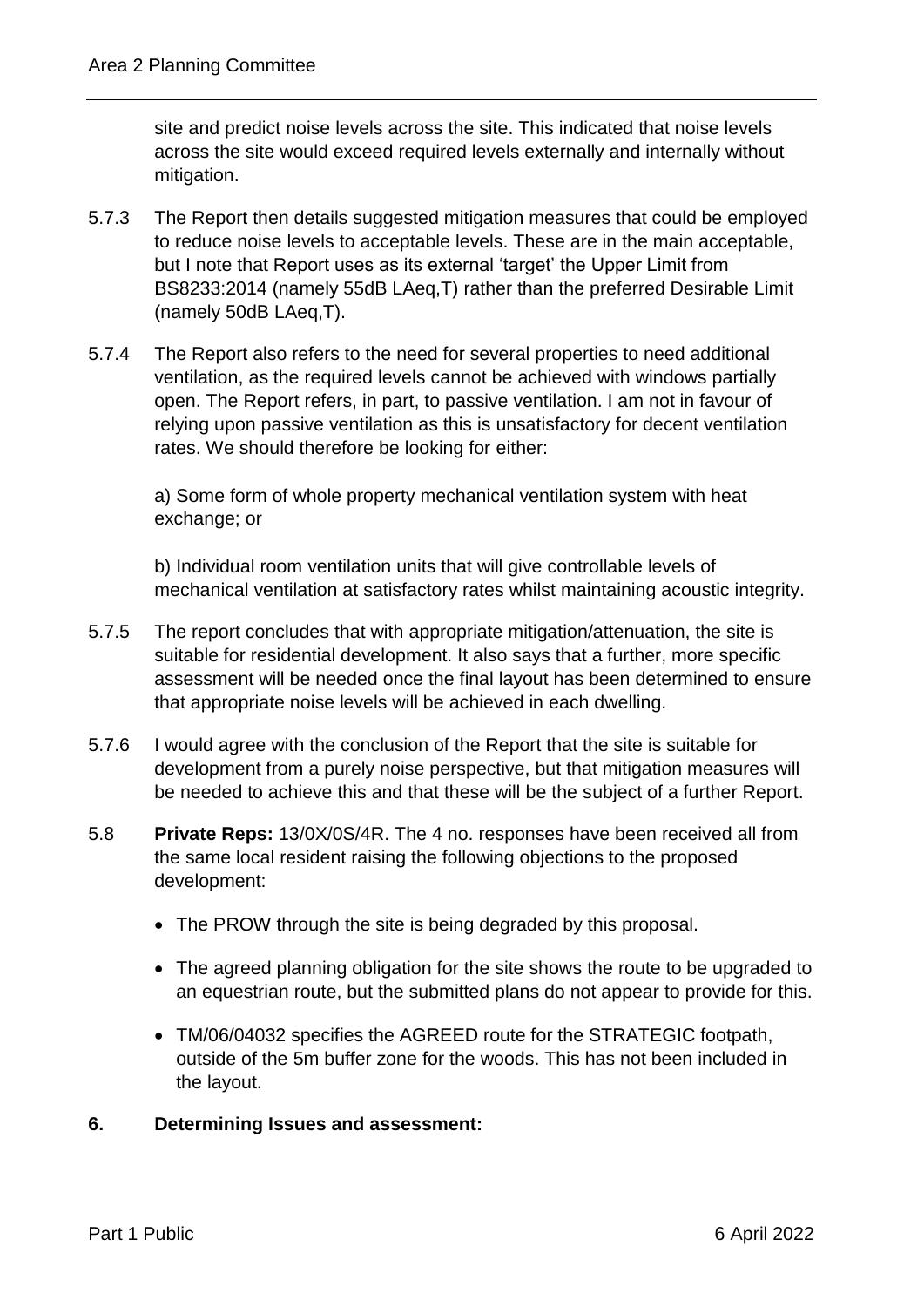- 6.1 The LPA is required to determine planning applications in accordance with the adopted Development Plan unless material planning considerations indicate otherwise. The Development Plan currently in force comprises the TMBCS (September 2007), the DLA DPD (April 2008), the MDE DPD (April 2010) and the saved policies of the TMBLP. The policies contained within the NPPF and the guidance contained within the associated NPPG are material considerations.
- 6.2 The adopted development plan policies relevant to the determination of this application are:
	- Saved policy P2/3 of the TMBLP (Quality of Development at Kings Hill);
	- TMBCS: CP1 (Sustainable Development); CP2 (Sustainable Transport); CP11 Urban Areas; CP24 (Achieving a High Quality Environment);
	- MDE DPD: NE4 (Trees, hedgerows and woodland); SQ1 (Landscape and Townscape Protection and Enhancement); SQ8 (Road Safety); SQ9 (Crime and Disorder).
- 6.2 These, along with all other relevant material planning considerations including the NPPF, are discussed within the assessment that follows.

# *Layout and parking:*

- 6.3 Policy CP24 of the TMBCS requires development to be of a high quality and be well designed to respect the site and its surroundings in terms of its scale, layout, siting, character, and appearance. Policy SQ1 of the MDE DPD advises that new development should protect, conserve and, where possible, enhance the character and local distinctiveness of the area including its setting in relation to the pattern of the settlement, roads and surrounding landscape.
- 6.4 Policy P2/3 of the saved TMBLP requires development in the Kings Hill Policy area to respect the setting in the wider landscape and minimise visual intrusion.
- 6.5 Paragraph 130 of the NPPF relates to design. This paragraph states:

*"Planning policies and decisions should ensure that developments:*

*a) will function well and add to the overall quality of the area, not just for the short term but over the lifetime of the development; b) are visually attractive as a result of good architecture, layout and appropriate and effective landscaping;* 

*c) are sympathetic to local character and history, including the surrounding built environment and landscape setting, while not preventing or discouraging appropriate innovation or change (such as increased densities);*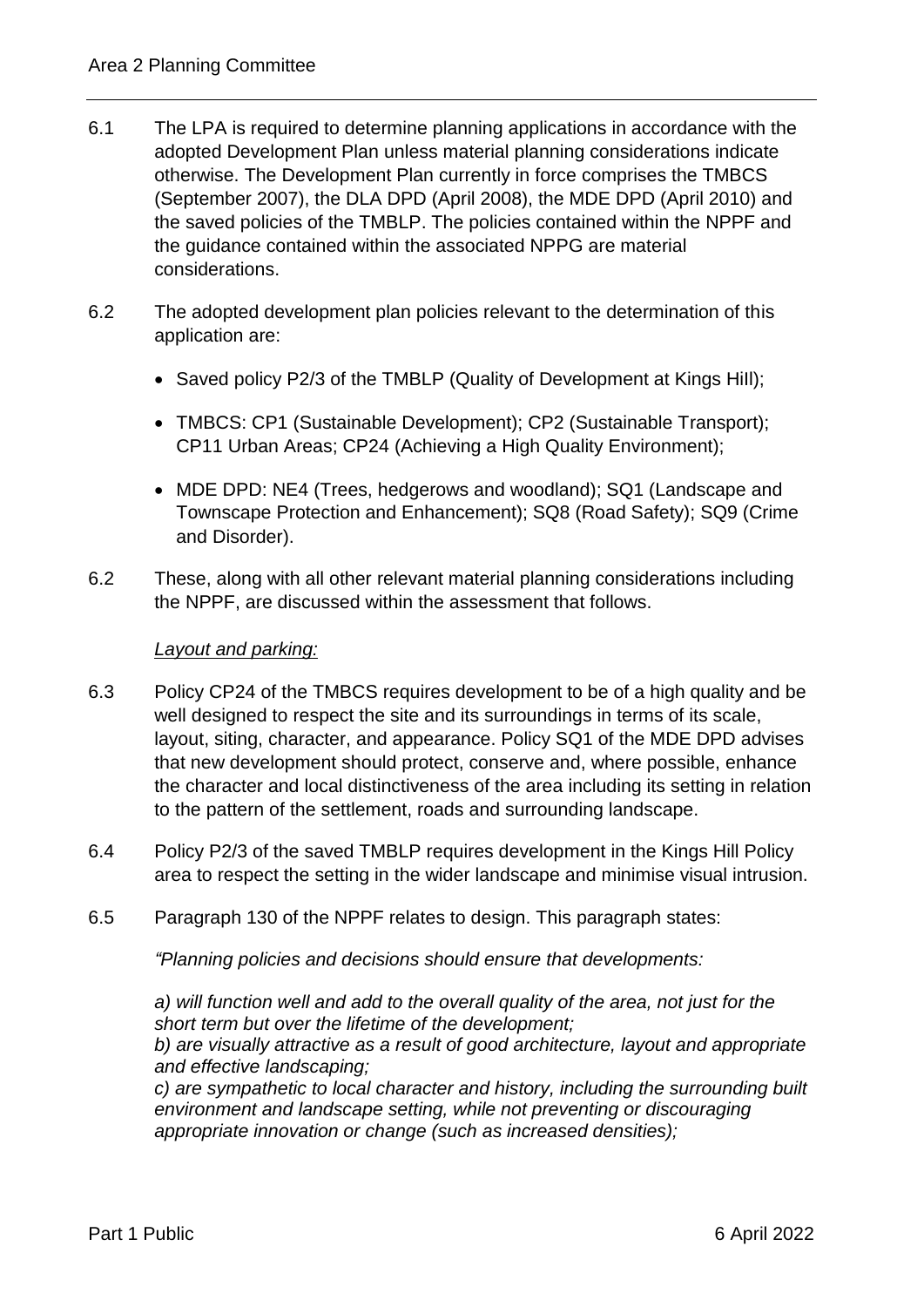*d) establish or maintain a strong sense of place, using the arrangement of streets, spaces, building types and materials to create attractive, welcoming and distinctive places to live, work and visit;*

*e) optimise the potential of the site to accommodate and sustain an appropriate amount and mix of development (including green and other public space) and support local facilities and transport networks; and*

*f) create places that are safe, inclusive and accessible and which promote health and well-being, with a high standard of amenity for existing and future users; and where crime and disorder, and the fear of crime, do not undermine the quality of life or community cohesion and resilience."*

- 6.6 In this case, the proposed layout is intended to respond to the size and shape of the plot and the relationships with surrounding buildings and associated road structure.
- 6.7 The details in respect of the site accord with the approved parameter plans in terms of developable areas and maximum heights. The 3-storey apartment buildings would be located around the southern sections of the site adjacent to the Rolex site and Jubilee Way with the 2 storey dwellings in the main being located to the north and east of the apartments. This would create a graduated development in terms of scale/height/form from the large block of the adjacent commercial building, across the apartment buildings to the lower height dwellings further away from the Rolex site which is an appropriate approach to development in this section of Kings Hill.
- 6.8 The apartment blocks are situated amongst integrated parking areas and landscaped areas. The proposed houses will front onto the different types of highway located within the development and on corner plots would be dual aspect to provide active frontages. A range of street types is proposed from the main access road, narrower secondary access roads, shared parking courts/driveways and a home zone at the southern end of the site adjacent to the Ancient Woodland at Coalpit Wood.
- 6.9 The layout makes provision for open space in the form of a garden containing a Locally Equipped Area of Play (LEAP) located at the northern end of the site. Natural green space would be located around its periphery as well as along the route of the diverted footpath MR144 that follows broadly its existing route across the site in an east to west orientation, hugging the boundary of the site due north of the Rolex site and it will still terminate at the junction of Tower View and the A228. Whilst the necessary process for a footpath diversion will need to be followed, the proposed layout seeks to integrate the footpath into the development and the route will in the main be landscaped very much in a similar way to other footpaths that lie within or around the wider settlement of Kings Hill an take the form of a hoggin (buff coloured) path.
- 6.10 It is accepted that one key issue when considering the proposed layout is whether the scheme is acceptable in terms of levels of parking provision and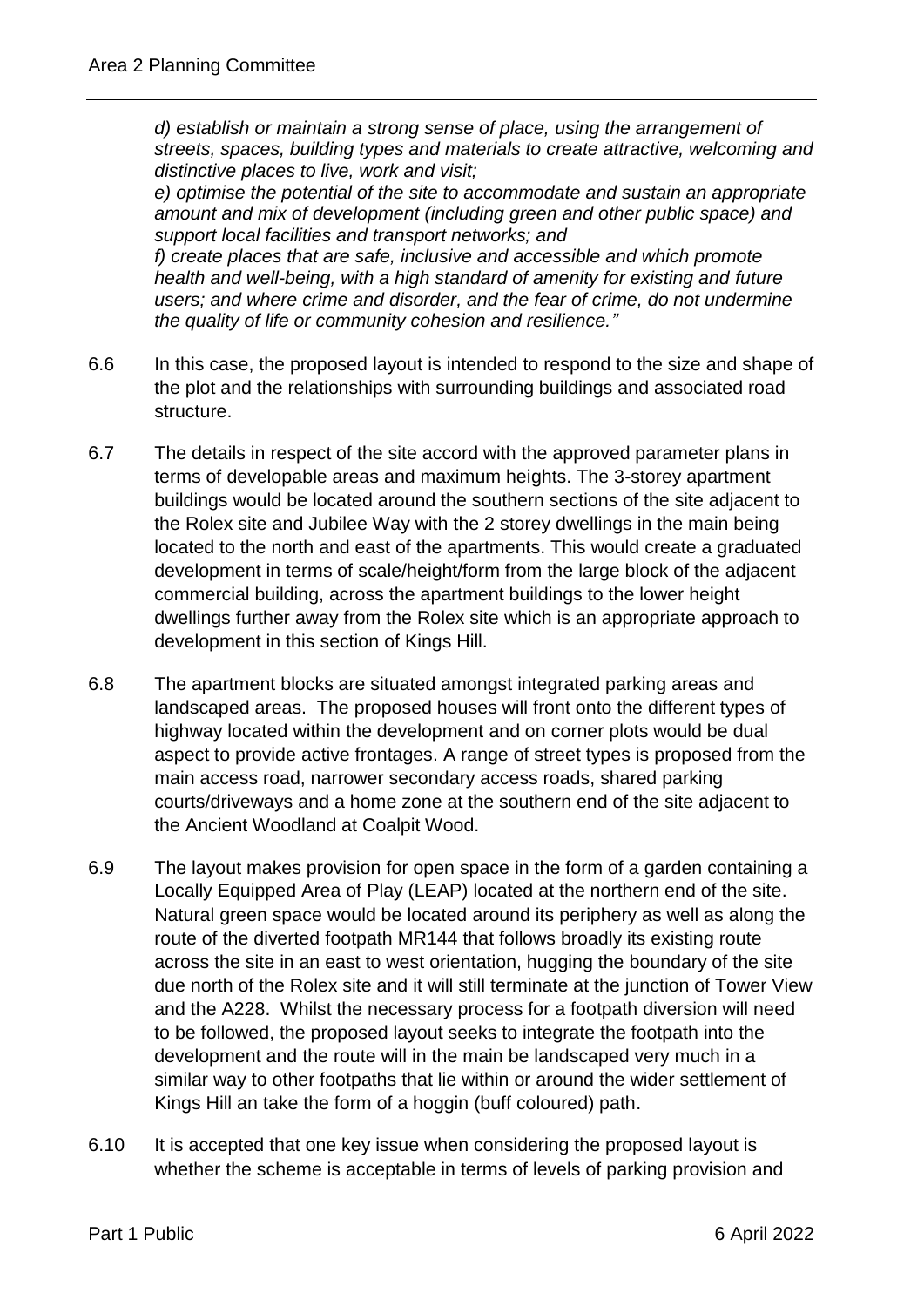type of parking to be accommodated across the development parcels. This has been a key issue on several development sites across Kings Hill (albeit on the residential parts of the estate) over recent months and experiences in those cases are recognised in assessing these reserved matters. In this respect, the requirements of policy SQ8 of the MDE DPD must be recognised.

6.11 The issues of parking, layout and access are recognised by paragraphs 110 and 111 of the NPPF. Paragraph 111 states that:

"*Development should only be prevented or refused on highways grounds if there would be an unacceptable impact on highway safety, or the residual cumulative impacts on the road network would be severe"*.

6.12 Within this context, paragraph 112 sets out that applications for development should:

*"a) give priority first to pedestrian and cycle movements, both within the scheme and with neighbouring areas; and second – so far as possible – to facilitating access to high quality public transport, with layouts that maximise the catchment area for bus or other public transport services, and appropriate facilities that encourage public transport use;* 

*b) address the needs of people with disabilities and reduced mobility in relation to all modes of transport;*

*c) create places that are safe, secure and attractive – which minimise the scope for conflicts between pedestrians, cyclists and vehicles, avoid unnecessary street clutter, and respond to local character and design standards;*

*d) allow for the efficient delivery of goods, and access by service and emergency vehicles; and*

*e) be designed to enable charging of plug-in and other ultra-low emission vehicles in safe, accessible and convenient locations."*

- 6.13 The development has been designed with pedestrians and cyclists in mind and would link well with the wider Kings Hill Area and the PROW network. Two emergency access routes are to be provided within the site, which would contain retractable bollards to restrict general movement by motor car, but would allow pedestrians and cyclists free movement along them. Cycle storage has been designed into every dwelling within the development.
- 6.14 In terms of car parking the proposal would provide for of 367 spaces across the site, of which 42 would be available for visitor parking. 2 no. car-parking spaces (not including garages) would be provided for each of the 3, 4 and 5 bedroom houses. 1 space would be provided for 1 and 2-bedroom flats. The four no. 2 bedroom houses would be provided with 1.5 spaces per dwelling. In terms of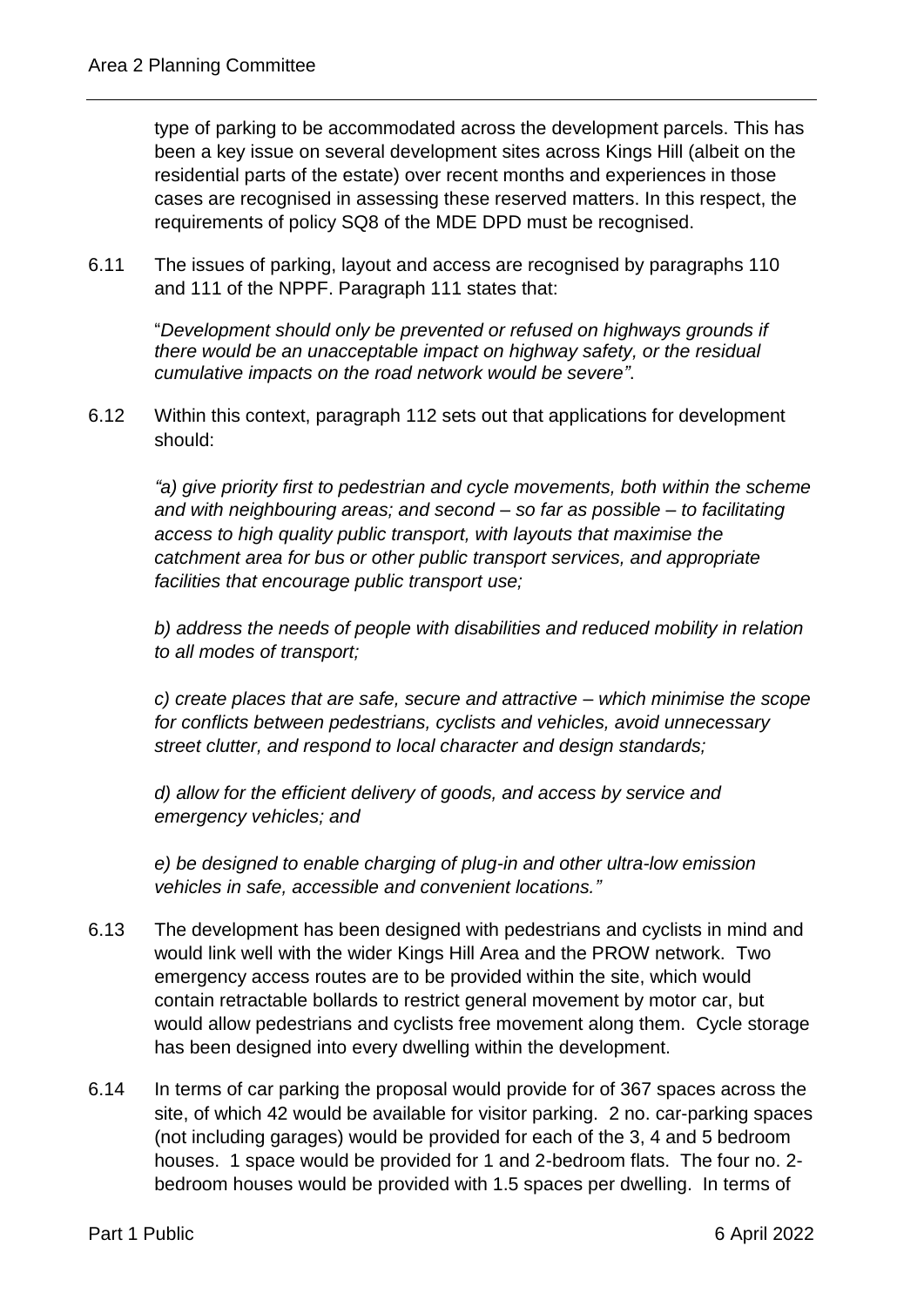the numbers of parking spaces provided in the layout, I am satisfied that the proposal meets the adopted requirements set out in IGN3: Residential Parking. Each house with on plot parking will have EV charging points designed into them.

## *Appearance, scale, design and materials:*

- 6.15 There would be a continuity of form and design with the apartment buildings, with subtle variations in design to add interest (such as the provision of protruding gabled elements and different sized blocks). The materials palette would be limited on these building to two different types of red brickwork, together with black and white coloured weatherboarding to provide interesting contrast. Roof tiles would be either grey or red concrete tiles.
- 6.16 Similarly the dwellings have been designed with the same palette in mind and a limited range of dwelling types to provide continuity of design whilst allowing for visual interest throughout the development. A mixture of terraced, semidetached and detached dwellings is proposed which again helps to create a sense of place and a variety of streets within the development. The majority of dwellings would have gabled ended roofs, but some will have barn hips to add variety.
- 6.17 Overall, the proposed development will appear as a self-contained, visually cohesive residential extension to the existing village of Kings Hill. It will not appear as a copy of the nearest residential section of the village to the south of Coalpit Wood, but its overall layout, form and design are such that it would not appear as an incongruous development out of keeping with the character of the wider settlement.
- 6.18 The scheme is therefore considered to be in accordance with the relevant adopted policies and paragraphs of the NPPF.

## *Landscaping, levels and boundary treatments:*

- 6.19 The proposed landscaping schemes for the sites follow similar design principles to the approach adopted across the wider residential areas within Kings Hill, which is appropriate here. The existing peripheral landscaping is to be retained and enhanced and a green corridor would be provided through the site in an east/west orientation within which the realigned PROW MR144 would be located. Much additional tree and shrub planting will take place along this route
- 6.20 It is acknowledged that the site makes limited provision for public open space. This is because the legal agreement included provision for contributions to be made towards local facilities for the most part; this approach being endorsed by the inspector at the time of the appeal. However, amenity space, children's play area, and natural green space are to be provided within the site along with a timetable for provision and a scheme for future management of the spaces. A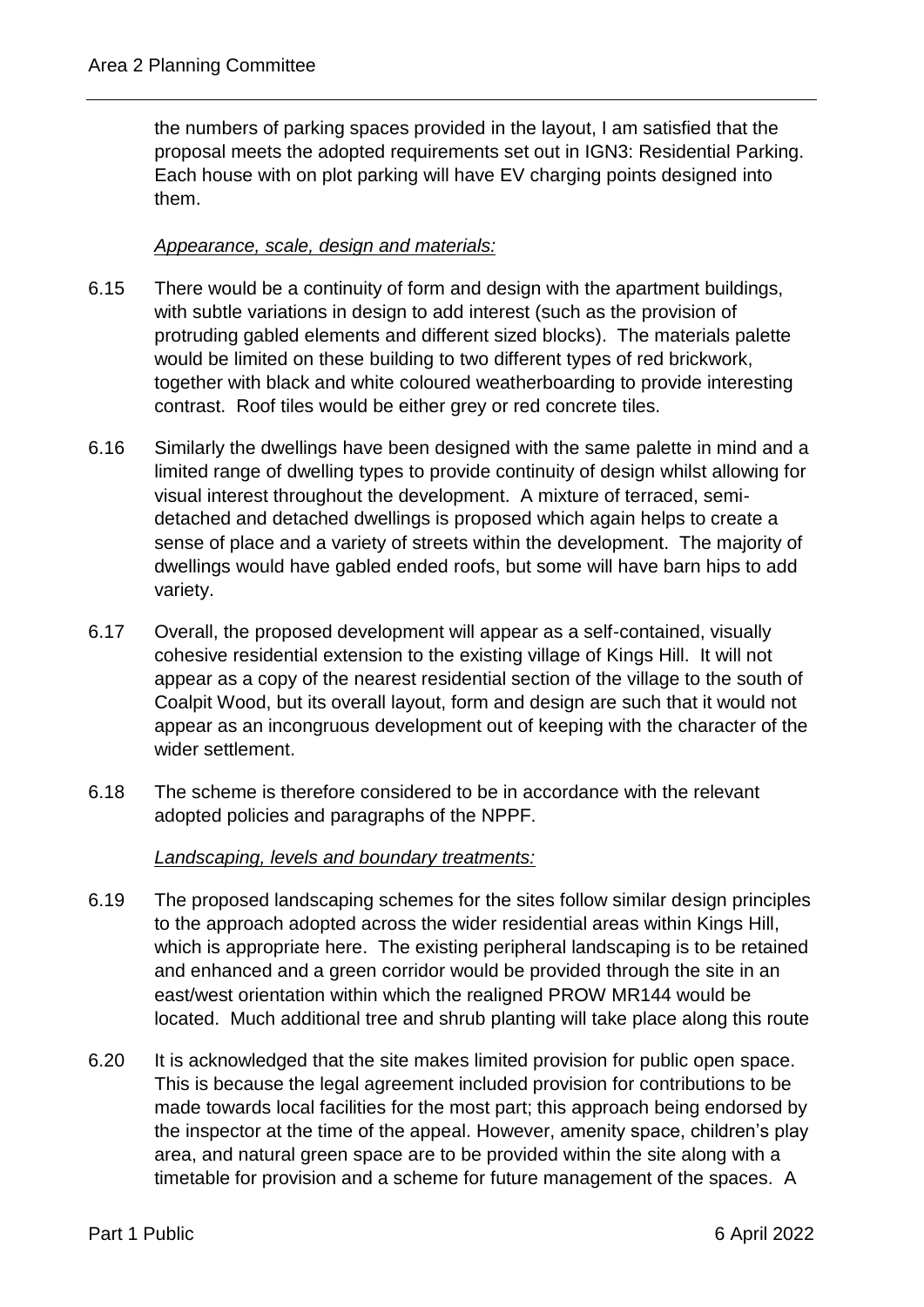management company will be formed to take over the management/maintenance of the communal landscaped areas, which will be funded through fees paid by the residents of the development. This is the same model that applies currently to the existing residential areas within Kings Hill.

- 6.21 A new open space in the form of a square would be located at the northern end of the site which would also contain a Local Equipped Area of Play (LEAP). This would be an appropriate type/size of children's play area for a development of this size.
- 6.22 The scheme includes the planting of an orchard within the narrow wedged shaped part of the site at its northern end adjacent to the A228. The ground within this area would be sown with a wildflower mix. Numerous trees will be planted along the access roads throughout the development, as well as along the green corridor along the PROW route and within/around the garden/LEAP. Species of trees to be planted includes of Hornbeam, Hazel, Amelanchier, Crab Apple, Magnolia, Hawthorn and Blackthorn.
- 6.23 The hard-landscaped areas (roads, footpaths, parking courts and driveways) would be finished with different colours of block paving, very much in keeping with the character of the wider Kings Hill area. Different colours and patterns of paving would denote different types of roadways, emergency access and footpaths. The PROW footpath MR144 will be finished with hoggin (a mixture of clay, gravel and sand) that will have a buff-coloured finish.
- 6.24 Proposed ground levels would be similar to existing and would appropriately relate to adjacent land. The dwellings would be built at the prevailing land level for where they would be located. These levels are therefore acceptable.

## *Ecology and biodiversity:*

6.25 Details were originally submitted pursuant to condition 11 of the outline planning permission which requires the submission of a Landscape and Ecological Management Plan (LEMP). However, this is not required to be submitted as part of this Reserved Matters stage unlike the details of landscaping, materials and levels. As such the applicant has withdrawn this element from the scheme. The details will need to be submitted as a separate application to discharge condition 11. However, it is confirmed that a 15m buffer zone would be provided between the Ancient Woodland at Coalpit Wood and the proposed development. An informative can be used to advise the applicant to take heed of the advice/comments provided by KCC's Ecology service and the KWT, when submitting the details for consideration by the Borough Council.

## *Drainage and technical matters:*

6.26 As with ecological details, the SUDS details for the proposed development do not have to be submitted as part of this first Reserved Matters submission.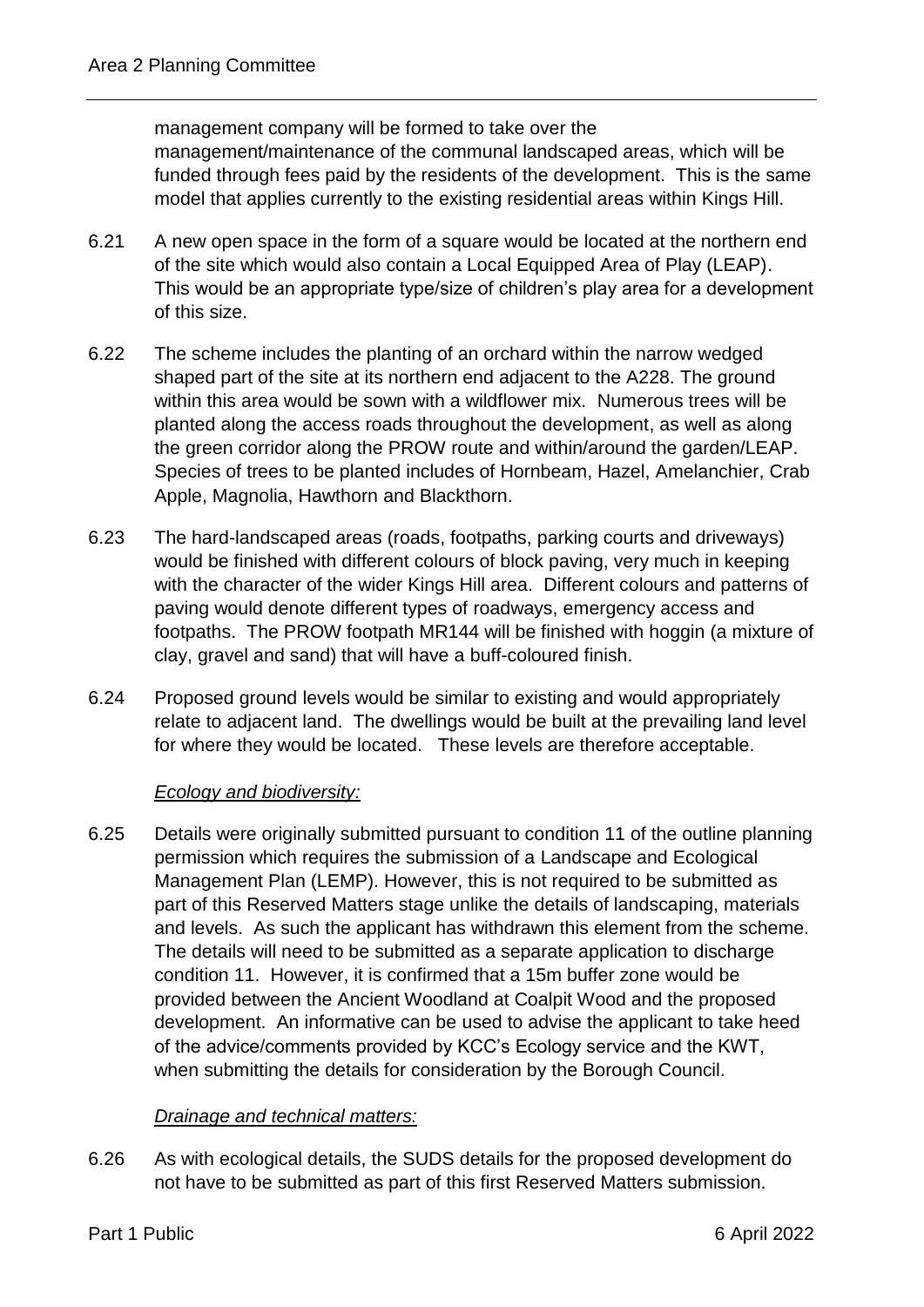Conditions 18-22 of the Outline planning permission appertain to SUDS issues and these conditions are not the subject of the current application. Whilst KCC as LLFA has made several comments regarding to the details submitted with this submission, full details of the SUDS including details of its management and maintenance going forward will need to be submitted separately in order to discharge conditions 18 and 19 of the outline planning permission. It is noted that the principles of how surface water within the development is to be dealt with have not been objected to by the LLFA. However, I would recommend the use of an informative to advise the applicant to take heed of the LLFA's comments when developing the SUDS scheme for submission.

6.27 In terms of noise a Noise Impact Assessment has been prepared by Acoustic Principles and submitted in support of this Reserved Matters submission. However, this matter, which is dealt with by condition 24 of the outline planning permission (and which required details to be submitted to and approved by the LPA **prior to the first occupation of any dwelling** within the site), is not required to be considered as part of this first Reserved Matters submission. Indeed, the application is not seeking to discharge this condition and will be the subject of a separate reserved details submission at a later date. As such no further consideration of this issue is required at this time.

# *Affordable housing provision:*

6.28 The site provides for 40% of affordable housing, this is in accordance with the requirements of the legal agreement approved by the inspector in allowing the appeal. All affordable housing is spread across the site. Whilst the breakdown of the affordable housing provision has been submitted (see table below), the full details of this provision (including details of tenure and management of the housing) will need to be submitted in order to discharge the requirements of the s106 legal agreement.

|              | Private | Shared    | Affordable Rent | <b>TOTAL</b> |
|--------------|---------|-----------|-----------------|--------------|
|              |         | Ownership |                 |              |
| 1 bed flat   |         |           | 20              | 29           |
| 2 bed flat   |         | 14        | 34              | 59           |
| 2 bed house  |         |           |                 |              |
| 3 bed house  | 46      |           |                 | 54           |
| 4 bed house  | 56      |           |                 | 56           |
| 5 bed house  |         |           |                 |              |
| <b>TOTAL</b> | 126     | 25        | 59              | 210          |

## Schedule of Accommodation

*Climate change, sustainability and renewable technologies:*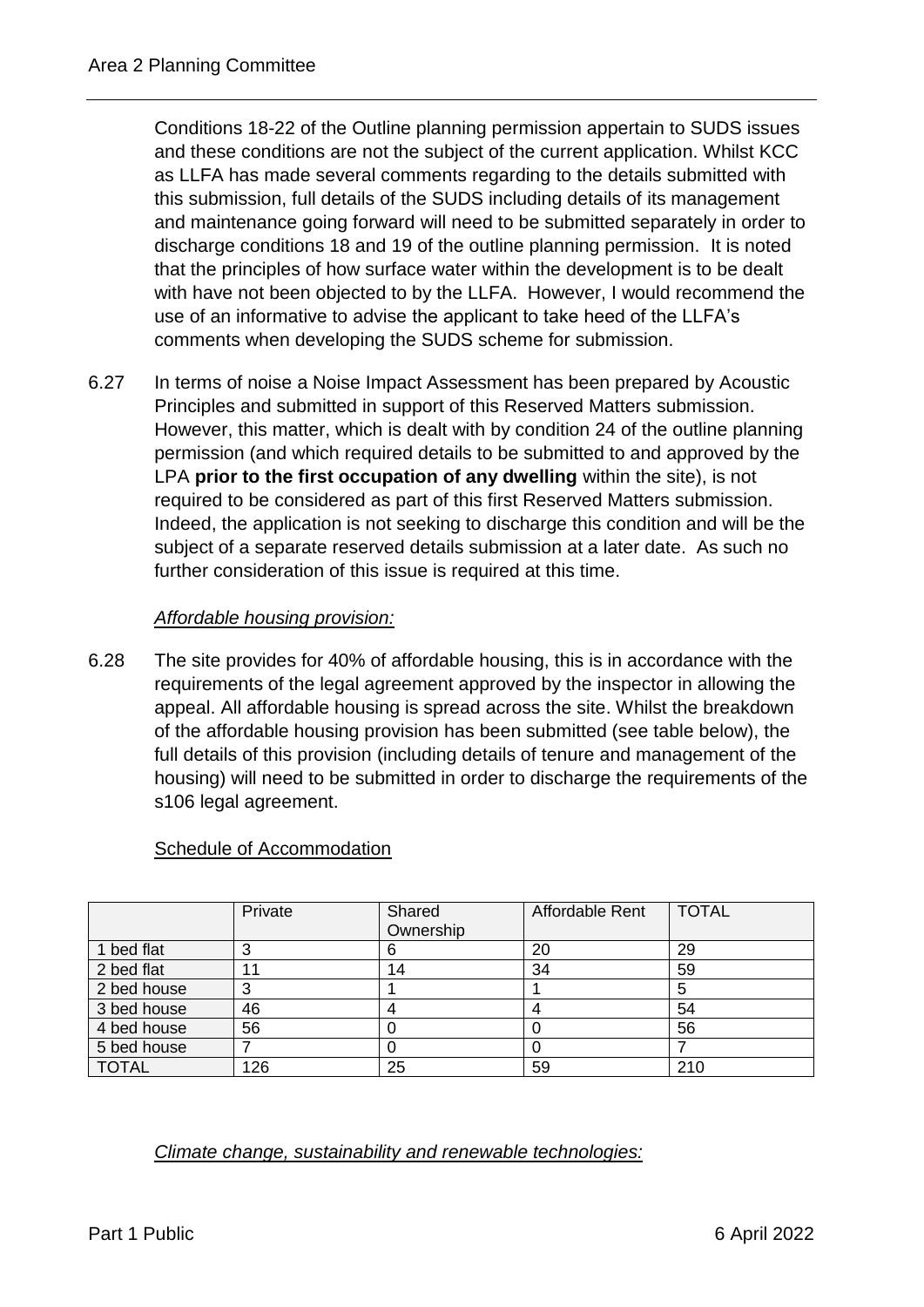- 6.29 It should be noted that adopted policies CC1 and CC2 within the MDE DPD are considered to be out-of-date. This is because The Housing Standards Review in 2014 removed the voluntary Code for Sustainable Homes and made it clear that local plans should not be setting any additional local technical standards or requirements relating to the energy performance of new dwellings. The energy performance of new build homes is a matter for the national Building Regulations.
- 6.30 Notwithstanding this position, it is clear that (whilst not adopted for Development Management purposes) the Council's corporate Climate Change Strategy is a material consideration.
- 6.31 The Council's Climate Change Strategy covers the period 2020-2030 and applies to all aspects of the Council's business, not just planning. It states that where the local plan is silent on a specific issue (which is the case given that the adopted policies are out of date and the current position with the new local plan progression), the NPPF and the climate change strategy will remain material planning considerations to be considered when determining planning applications. This application must therefore be determined in accordance with the requirements set out within the NPPF:
- 6.32 Within the NPPF, at paragraph 152, it states that:

*"The planning system should support the transition to a low carbon future in a changing climate, taking full account of flood risk and coastal change. It should help to: shape places in ways that contribute to radical reductions in greenhouse gas emissions, minimise vulnerability and improve resilience; encourage the reuse of existing resources, including the conversion of existing buildings; and support renewable and low carbon energy and associated infrastructure."*

6.33 Additionally, paragraph 157 of the NPPF advises:

*"In determining planning applications, local planning authorities should expect new development to:*

*a) comply with any development plan policies on local requirements for decentralised energy supply unless it can be demonstrated by the applicant, having regard to the type of development involved and its design, that this is not feasible or viable; and*

*b) take account of landform, layout, building orientation, massing and landscaping to minimise energy consumption."*

6.34 Parking Provision for the development is noted as providing a total of 367 spaces across the site, of which 42 spaces will be provided for visitors. It is also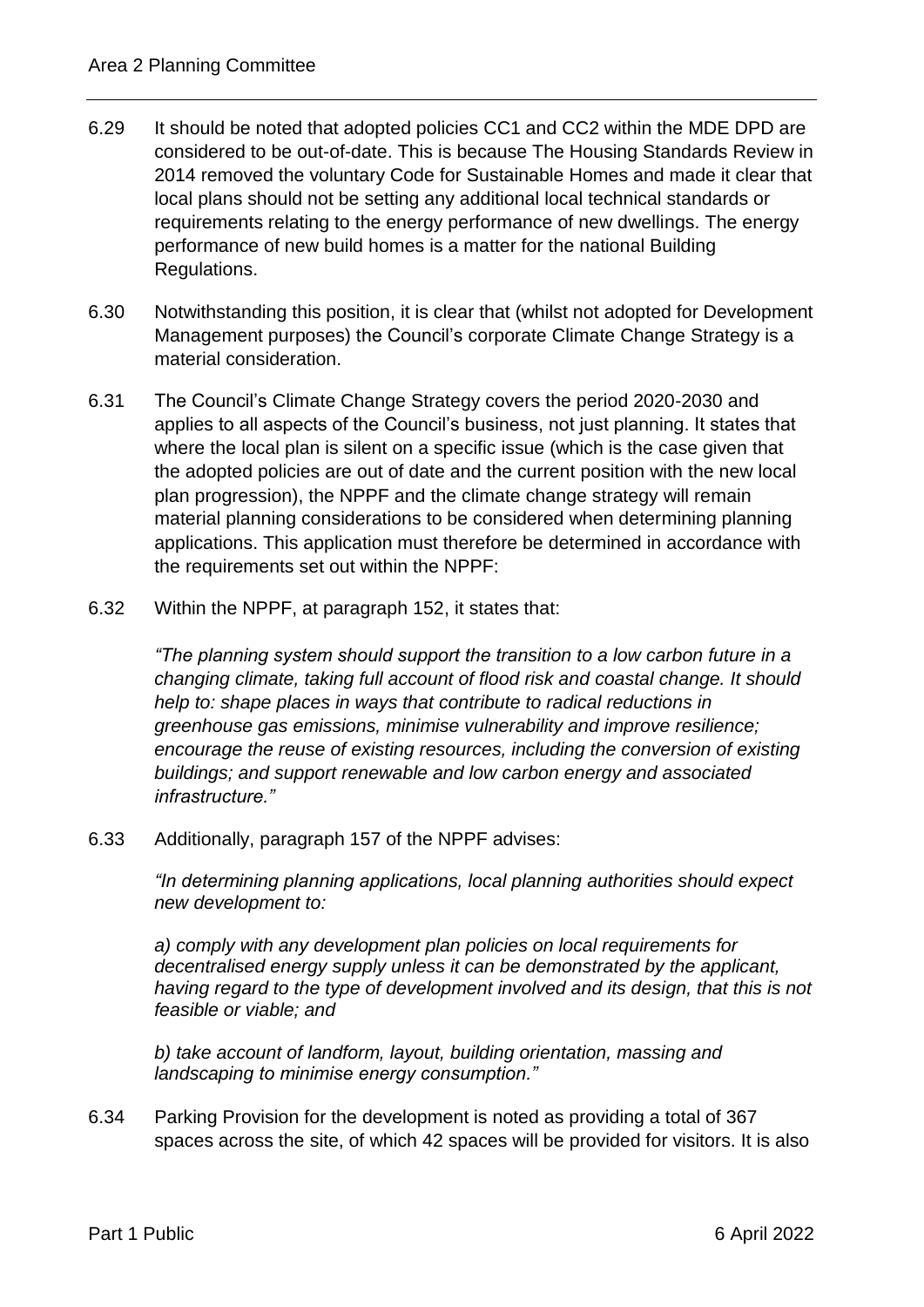noted that each dwelling with on-plot parking will be provided with one 'active' Electric Vehicle (EV) charging facility.

6.35 Members are understandably keen to ensure all developers maximise all possible opportunities for incorporating renewable technologies and energy efficiencies into new builds across the Borough. However, it is important to recognise that planning decisions in these respects can only be made in accordance with adopted policy and having regard to any relevant material planning considerations. Equally, there is no need for planning decisions to seek to replicate requirements under other legislation such as the Building Regulations. As such, whilst Members may prefer to see all parking spaces fitted with electric vehicle charging points and installed with features such as solar panels, there is no policy basis to require this. The measures that have been incorporated into the construction and design are acceptable in policy terms and will have to comply with the Building Regulations in terms of thermal efficiency. Nevertheless, Members can include an informative strongly encouraging the developers to explore all available opportunities for incorporating such technologies as far as reasonably possible. This is reflected in the recommendation that follows.

# *Concluding remarks:*

- 6.36 The reserved matters details included in this proposal are wholly in line with the requirements of the outline approval. The layout of the site, the design of proposed apartment blocks, the level of and location of parking provision, the mix of units, the position and type of landscaping, are all considered to create a housing development that is sensitive to its surroundings.
- 6.37 It is not common practice to include conditions on the approval of a reserved matters application, however it is possible when required. I would recommend in this instance that a condition be imposed to list the approved plans for the development so it will be clear as to what is required when it is built out. I would also recommend informatives as referred to earlier in this report to encourage the applicant to take heed of the specialist advice from the consultees responding to this application when preparing the necessary detailed technical submissions pursuant to the conditions attached to the outline planning permission.
- 6.38 On this basis the proposals overall are therefore considered to be in full accordance with local and national planning policy and guidance and are therefore considered to be acceptable. As such I recommend that this reserved Matters application be approved.

# **7. Recommendations:**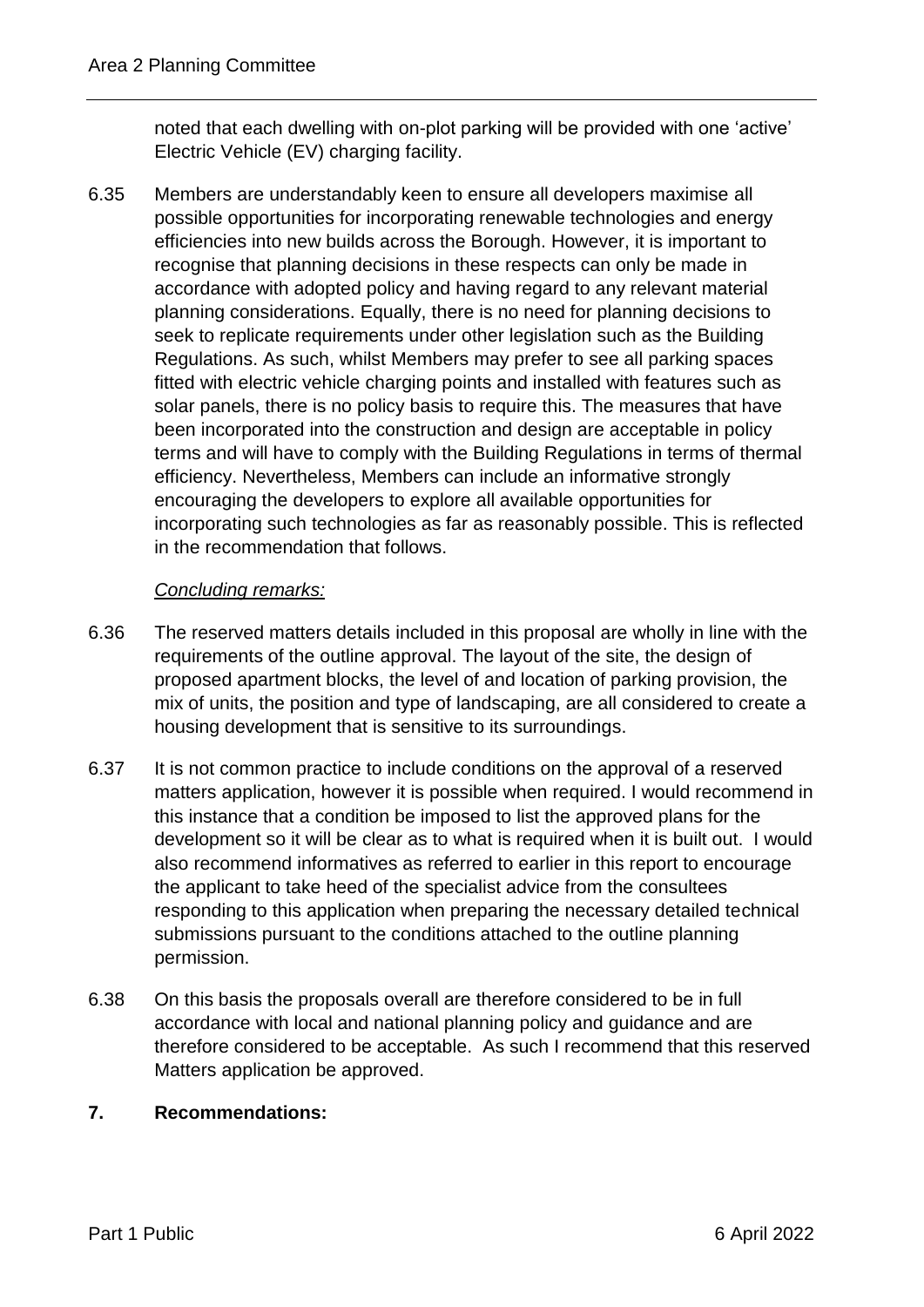#### 7.1 **Approve Reserved Matters submission** in accordance with the following submitted details:

Other Surface Water Management Strategy part 1 and 2 dated 18.08.2021, Management Plan Landscape and Ecological dated 18.08.2021, Landscape Layout 7448.5.2\_5.3.HS.6.1 rev B (1 of 8) dated 18.08.2021, Landscape Layout 7448.5.2\_5.3.HS.6.2 rev B (2 of 8) dated 18.08.2021, Landscape Layout 7448.5.2\_5.3.HS.6.3 rev B (3 of 8) dated 18.08.2021, Landscape Layout 7448.5.2\_5.3.HS.6.4 rev B (4 of 8) dated 18.08.2021, Landscape Layout 7448.5.2\_5.3.HS.6.5 rev B (5 of 8) dated 18.08.2021, Landscape Layout 7448.5.2\_5.3.HS.6.6 rev B (6 of 8) dated 18.08.2021, Landscape Layout 7448.5.2\_5.3.HS.6.7 rev B ( 7 of 8) dated 18.08.2021, Landscape Layout 7448.5.2\_5.3.HS.6.8 rev B (8 of 8) dated 18.08.2021, Landscape Layout 7448.5.2\_5.3.HS.6.0 rev B Detailed Hard Landscape dated 18.08.2021, Planting Plan 7448.5.2\_5.3.PP.5.1 rev C (1 of 8) dated 18.08.2021, Planting Plan 7448.5.2\_5.3.PP.5.2 rev C ( 2 of 8) dated 18.08.2021, Planting Plan 7448.5.2\_5.3.PP.5.3 rev C (3 of 8) dated 18.08.2021, Planting Plan 7448.5.2\_5.3.PP.5.4 rev C ( 4 of 8) dated 18.08.2021, Planting Plan 7448.5.2\_5.3.PP.5.5 rev C ( 5 of 8) dated 18.08.2021, Planting Plan 7448.5.2\_5.3.PP.5.6 rev C (6 of 8) dated 18.08.2021, Planting Plan 7448.5.2\_5.3.PP.5.7 rev C (7 of 8) dated 18.08.2021, Planting Plan 7448.5.2\_5.3.PP.5.8 rev C (8 of 8) dated 18.08.2021, Planting Plan 7448.5.2\_5.3.PP.5.0 rev C Detailed Overview dated 18.08.2021, Landscaping 7448/ASP3/LSP rev E Strategy plan dated 18.08.2021, Noise Assessment dated 18.08.2021, Other Transport Technical Note dated 18.08.2021, Proposed Floor Plans KH5-BPTW-B01-ZZ-DR-A-1051 C01 dated 18.08.2021, Proposed Elevations KH5-BPTW-B01-ZZ-DR-A-2051 C01 dated 18.08.2021, Proposed Floor Plans KH5-BPTW-B02-ZZ-DR-A-1052 C01 dated 18.08.2021, Proposed Elevations KH5-BPTW-B02-ZZ-DR-A-2052 C01 dated 18.08.2021, Proposed Floor Plans KH5-BPTW-B03-ZZ-DR-A-1053 C01 dated 18.08.2021, Proposed Elevations KH5-BPTW-B03-ZZ-DR-A-2053 C01 dated 18.08.2021, Proposed Floor Plans H5-BPTW-B04-ZZ-DR-A-1054 C01 dated 18.08.2021, Proposed Elevations KH5-BPTW-B04-ZZ-DR-A-2054 C01 dated 18.08.2021, Proposed Floor Plans KH5-BPTW-B05-ZZ-DR-A-1055 C01 dated 18.08.2021, Proposed Roof Plan KH5-BPTW-B05-ZZ-DR-A-1056 C01 dated 18.08.2021, Proposed Elevations KH5-BPTW-B05-ZZ-DR-A-2055 C01 dated 18.08.2021, Proposed Floor Plans KH5-BPTW-B06-ZZ-DR-A-1057 C01 dated 18.08.2021, Proposed Roof Plan KH5-BPTW-B06-ZZ-DR-A-1058 C01 dated 18.08.2021, Proposed Elevations KH5-BPTW-B06-ZZ-DR-A-2056 C01 dated 18.08.2021, Proposed Floor Plans KH5-BPTW-B07-ZZ-DR-A-1059 C01 dated 18.08.2021, Proposed Roof Plan KH5-BPTW-B07-ZZ-DR-A-1060 C01 dated 18.08.2021, Proposed Elevations KH5-BPTW-B07-ZZ-DR-A-2057 C01 dated 18.08.2021, Proposed Floor Plans KH5-BPTW-B08-ZZ-DR-A-1061 C01 dated 18.08.2021, Proposed Roof Plan KH5-BPTW-B08-ZZ-DR-A-1062 C01 dated 18.08.2021, Proposed Elevations KH5-BPTW-B08-ZZ-DR-A-2058 C01 dated 18.08.2021, Proposed Floor Plans KH5-BPTW-B09-ZZ-DR-A-1063 C01 dated 18.08.2021, Proposed Elevations KH5-BPTW-B09-ZZ-DR-A-2059 C01 dated 18.08.2021, Location Plan KH5-BPTW-S01-ZZ-DR-A-0100 C01 dated 18.08.2021, Existing Site Layout KIN-BPTW-S01-ZZ-DR-A-0101 C01 dated 18.08.2021, Proposed Layout KIN-BPTW-S01-ZZ-DR-A-0102 C01 dated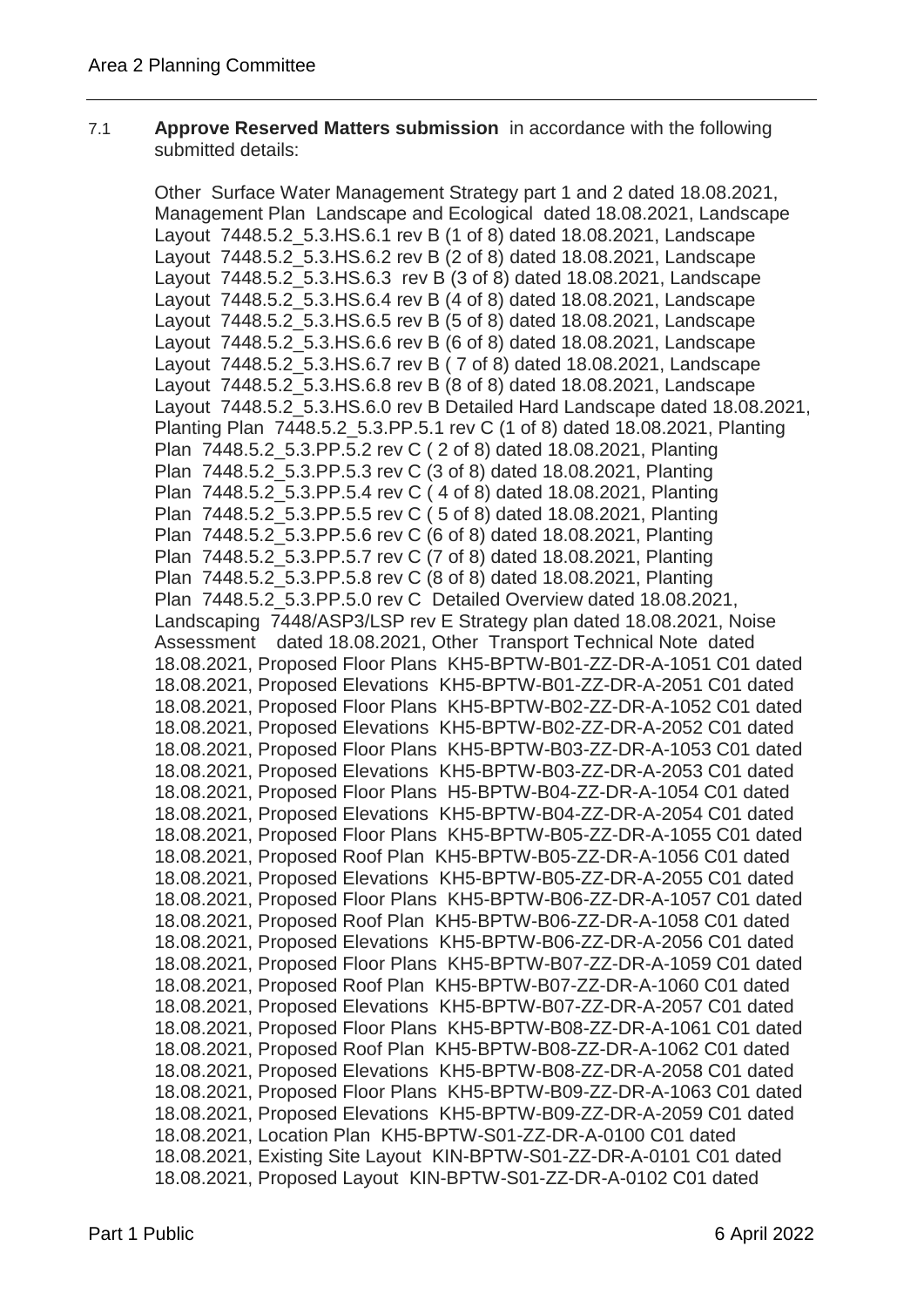18.08.2021, Proposed Layout KIN-BPTW-S01-ZZ-DR-A-0103 C01 dated 18.08.2021, Proposed Layout KIN-BPTW-S01-ZZ-DR-A-0104 C01 dated 18.08.2021, Proposed Layout KH5-BPTW-S01-ZZ-DR-A-0105 C01 dated 18.08.2021, Proposed Layout KH5-BPTW-S01-ZZ-DR-A-0106 C01 dated 18.08.2021, Proposed Layout KIN-BPTW-S01-ZZ-DR-A-0107 C01 dated 18.08.2021, Proposed Layout KIN-BPTW-S01-ZZ-DR-A-0108 C01 dated 18.08.2021, Proposed Layout KIN-BPTW-S01-ZZ-DR-A-0109 C01 dated 18.08.2021, Proposed Layout KH5-BPTW-S01-ZZ-DR-A-0110 C01 dated 18.08.2021, Proposed Layout KH5-BPTW-S01-ZZ-DR-A-0111 C01 dated 18.08.2021, Proposed Layout KH5-BPTW-S01-ZZ-DR-A-0112 C01 dated 18.08.2021, Proposed Layout KH5-BPTW-S01-ZZ-DR-A-0113 C01 dated 18.08.2021, Existing Site Layout KH5-BPTW-S01-ZZ-DR-A-0113- C01 dated 18.08.2021, Proposed Layout H5-BPTW-S01-ZZ-DR-A-0122 C01 dated 18.08.2021, Proposed Elevations KH5-BPTW-S01-ZZ-DR-A-2021 C01 dated 18.08.2021, Proposed Elevations KH5-BPTW-S01-ZZ-DR-A-2022 C01 dated 18.08.2021, Proposed Elevations KH5-BPTW-S01-ZZ-DR-A-2023 C01 dated 18.08.2021, Proposed Elevations KH5-BPTW-S01-ZZ-DR-A-2024 C01 dated 18.08.2021, Proposed Elevations KH5-BPTW-S01-ZZ-DR-A-2025 C01 dated 18.08.2021, Proposed Elevations KH5-BPTW-S01-ZZ-DR-A-2026 C01 dated 18.08.2021, Proposed Elevations KH5-BPTW-S01-ZZ-DR-A-2027 C01 dated 18.08.2021, Proposed Elevations KH5-BPTW-S01-ZZ-DR-A-2028 C01 dated 18.08.2021, Proposed Plans and Elevations KH5-BPTW-T01-ZZ-DR-A-1001 C01 dated 18.08.2021, Proposed Plans and Elevations KH5-BPTW-T01-ZZ-DR-A-1005 C01 dated 18.08.2021, Proposed Plans and Elevations KH5- BPTW-T01-ZZ-DR-A-1007 C01 dated 18.08.2021, Proposed Plans and Elevations KH5-BPTW-T01-ZZ-DR-A-1008 C01 dated 18.08.2021, Proposed Plans and Elevations KH5-BPTW-T01-ZZ-DR-A-1009 C01 dated 18.08.2021, Proposed Plans and Elevations KH5-BPTW-T01-ZZ-DR-A-1013 C01 dated 18.08.2021, Proposed Plans and Elevations KH5-BPTW-T01-ZZ-DR-A-1017 C01 dated 18.08.2021, Proposed Plans and Elevations KH5-BPTW-T01-ZZ-DR-A-1019 C01 dated 18.08.2021, Proposed Plans and Elevations KH5- BPTW-T01-ZZ-DR-A-1021 C01 dated 18.08.2021, Proposed Plans and Elevations KH5-BPTW-T21-ZZ-DR-A-1022 C01 dated 18.08.2021, Proposed Plans and Elevations KH5-BPTW-T01-ZZ-DR-A-1025 C01 dated 18.08.2021, Proposed Plans and Elevations KH5-BPTW-T01-ZZ-DR-A-1027 C01 dated 18.08.2021, Proposed Plans and Elevations KH5-BPTW-T25-ZZ-DR-A-1026 C01 dated 18.08.2021, Proposed Plans and Elevations KH5-BPTW-T26-ZZ-DR-A-1028 C01 dated 18.08.2021, Proposed Plans and Elevations KH5- BPTW-T26-ZZ-DR-A-1029 C01 dated 18.08.2021, Proposed Plans and Elevations KH5-BPTW-T29-ZZ-DR-A-1030 C01 dated 18.08.2021, Proposed Plans and Elevations KH5-BPTW-T30-ZZ-DR-A-1033 C01 dated 18.08.2021, Proposed Plans and Elevations KH5-BPTW-T33-ZZ-DR-A-1034 C01 dated 18.08.2021, Proposed Plans and Elevations KH5-BPTW-T34-ZZ-DR-A-1037 C01 dated 18.08.2021, Proposed Plans and Elevations KH5-BPTW-T37-ZZ-DR-A-1038 C01 dated 18.08.2021, Proposed Plans and Elevations KH5- BPTW-T38-ZZ-DR-A-1039 C01 dated 18.08.2021, Proposed Floor Plans KH5- BPTW-T41-ZZ-DR-A-1042 C01 dated 18.08.2021, Proposed Plans and Elevations KH5-BPTW-T39-ZZ-DR-A-1040 C01 dated 18.08.2021, Proposed Elevations KH5-BPTW-T39-ZZ-DR-A-1041 C01 dated 18.08.2021, Proposed Plans and Elevations KH5-BPTW-T41-ZZ-DR-A-1043 C01 dated 18.08.2021,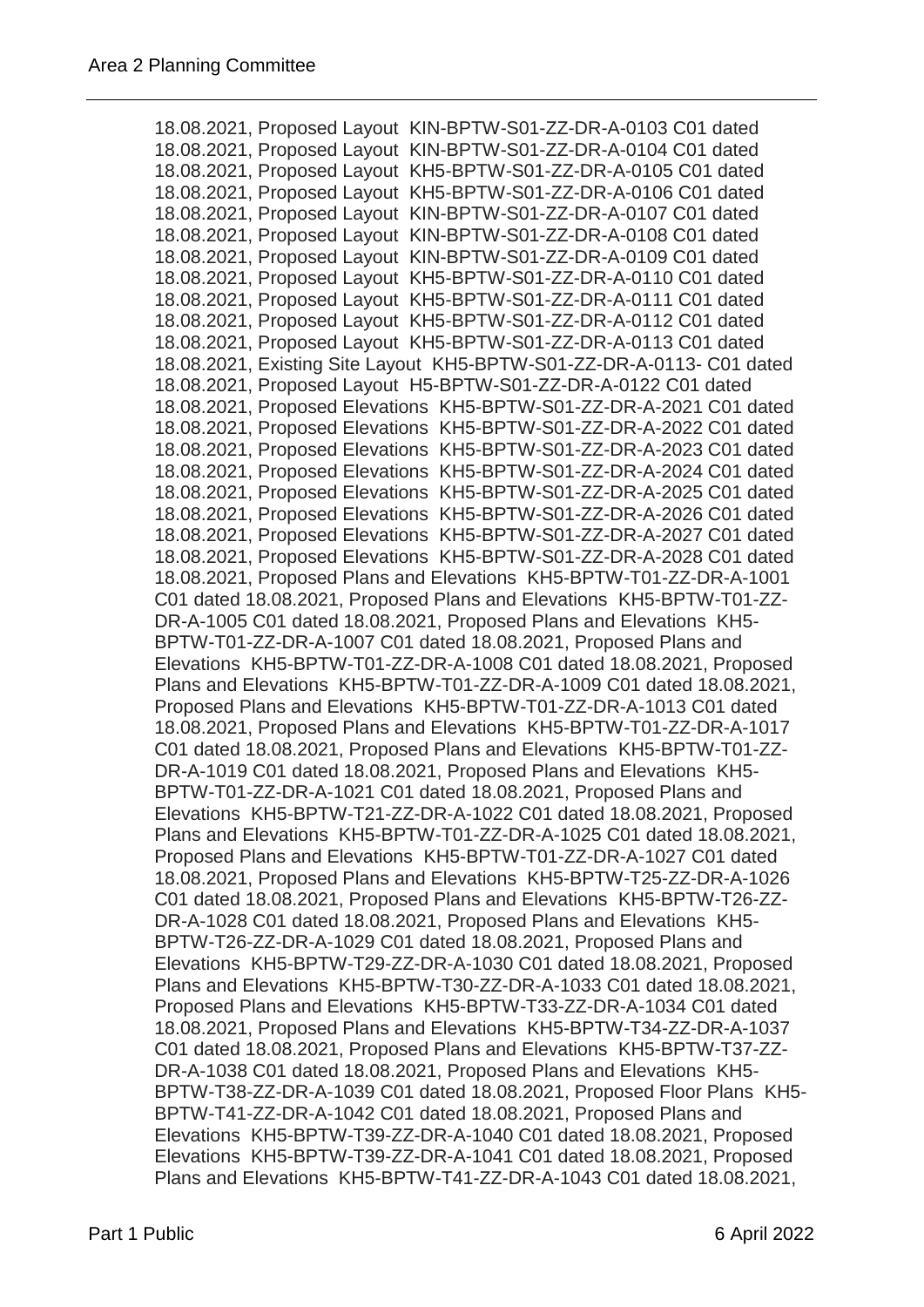Proposed Plans and Elevations KH5-BPTW-T43-ZZ-DR-A-1045 C01 dated 18.08.2021, Design and Access Statement KH5-BPTW-XX-XX-DO-A-060 C01 dated 18.08.2021, Planning Layout HC-3048-506 sheet 1 dated 18.08.2021, Other Technical Briefing Note Aspect Ecology dated 18.08.2021, Arboricultural Assessment dated 18.08.2021, Other Technical note Surface water modelling of Kings Hill area 5.2 and 5.3 dated 18.08.2021, Planning Layout HC-3048-506 sheet 2 dated 18.08.2021, Drainage Layout HC-3048- 500and 501 sheet 1 and 2 dated 18.08.2021,

subject to the following:

## **Condition:**

1 The development shall be undertaken in conformity with the following plans:

Management Plan Landscape and Ecological dated 18.08.2021, Landscape Layout 7448.5.2\_5.3.HS.6.1 rev B (1 of 8) dated 18.08.2021, Landscape Layout 7448.5.2\_5.3.HS.6.2 rev B (2 of 8) dated 18.08.2021, Landscape Layout 7448.5.2\_5.3.HS.6.3 rev B (3 of 8) dated 18.08.2021, Landscape Layout 7448.5.2\_5.3.HS.6.4 rev B (4 of 8) dated 18.08.2021, Landscape Layout 7448.5.2\_5.3.HS.6.5 rev B (5 of 8) dated 18.08.2021, Landscape Layout 7448.5.2\_5.3.HS.6.6 rev B (6 of 8) dated 18.08.2021, Landscape Layout 7448.5.2\_5.3.HS.6.7 rev B ( 7 of 8) dated 18.08.2021, Landscape Layout 7448.5.2\_5.3.HS.6.8 rev B (8 of 8) dated 18.08.2021, Landscape Layout 7448.5.2\_5.3.HS.6.0 rev B Detailed Hard Landscape dated 18.08.2021, Planting Plan 7448.5.2\_5.3.PP.5.1 rev C (1 of 8) dated 18.08.2021, Planting Plan 7448.5.2\_5.3.PP.5.2 rev C ( 2 of 8) dated 18.08.2021, Planting Plan 7448.5.2\_5.3.PP.5.3 rev C (3 of 8) dated 18.08.2021, Planting Plan 7448.5.2\_5.3.PP.5.4 rev C ( 4 of 8) dated 18.08.2021, Planting Plan 7448.5.2\_5.3.PP.5.5 rev C ( 5 of 8) dated 18.08.2021, Planting Plan 7448.5.2\_5.3.PP.5.6 rev C (6 of 8) dated 18.08.2021, Planting Plan 7448.5.2\_5.3.PP.5.7 rev C (7 of 8) dated 18.08.2021, Planting Plan 7448.5.2\_5.3.PP.5.8 rev C (8 of 8) dated 18.08.2021, Planting Plan 7448.5.2\_5.3.PP.5.0 rev C Detailed Overview dated 18.08.2021, Landscaping 7448/ASP3/LSP rev E Strategy plan dated 18.08.2021, Proposed Floor Plans KH5-BPTW-B01-ZZ-DR-A-1051 C01 dated 18.08.2021, Proposed Elevations KH5-BPTW-B01-ZZ-DR-A-2051 C01 dated 18.08.2021, Proposed Floor Plans KH5-BPTW-B02-ZZ-DR-A-1052 C01 dated 18.08.2021, Proposed Elevations KH5-BPTW-B02-ZZ-DR-A-2052 C01 dated 18.08.2021, Proposed Floor Plans KH5-BPTW-B03-ZZ-DR-A-1053 C01 dated 18.08.2021, Proposed Elevations KH5-BPTW-B03-ZZ-DR-A-2053 C01 dated 18.08.2021, Proposed Floor Plans H5-BPTW-B04-ZZ-DR-A-1054 C01 dated 18.08.2021, Proposed Elevations KH5-BPTW-B04-ZZ-DR-A-2054 C01 dated 18.08.2021, Proposed Floor Plans KH5-BPTW-B05-ZZ-DR-A-1055 C01 dated 18.08.2021, Proposed Roof Plan KH5-BPTW-B05-ZZ-DR-A-1056 C01 dated 18.08.2021, Proposed Elevations KH5-BPTW-B05-ZZ-DR-A-2055 C01 dated 18.08.2021, Proposed Floor Plans KH5-BPTW-B06-ZZ-DR-A-1057 C01 dated 18.08.2021, Proposed Roof Plan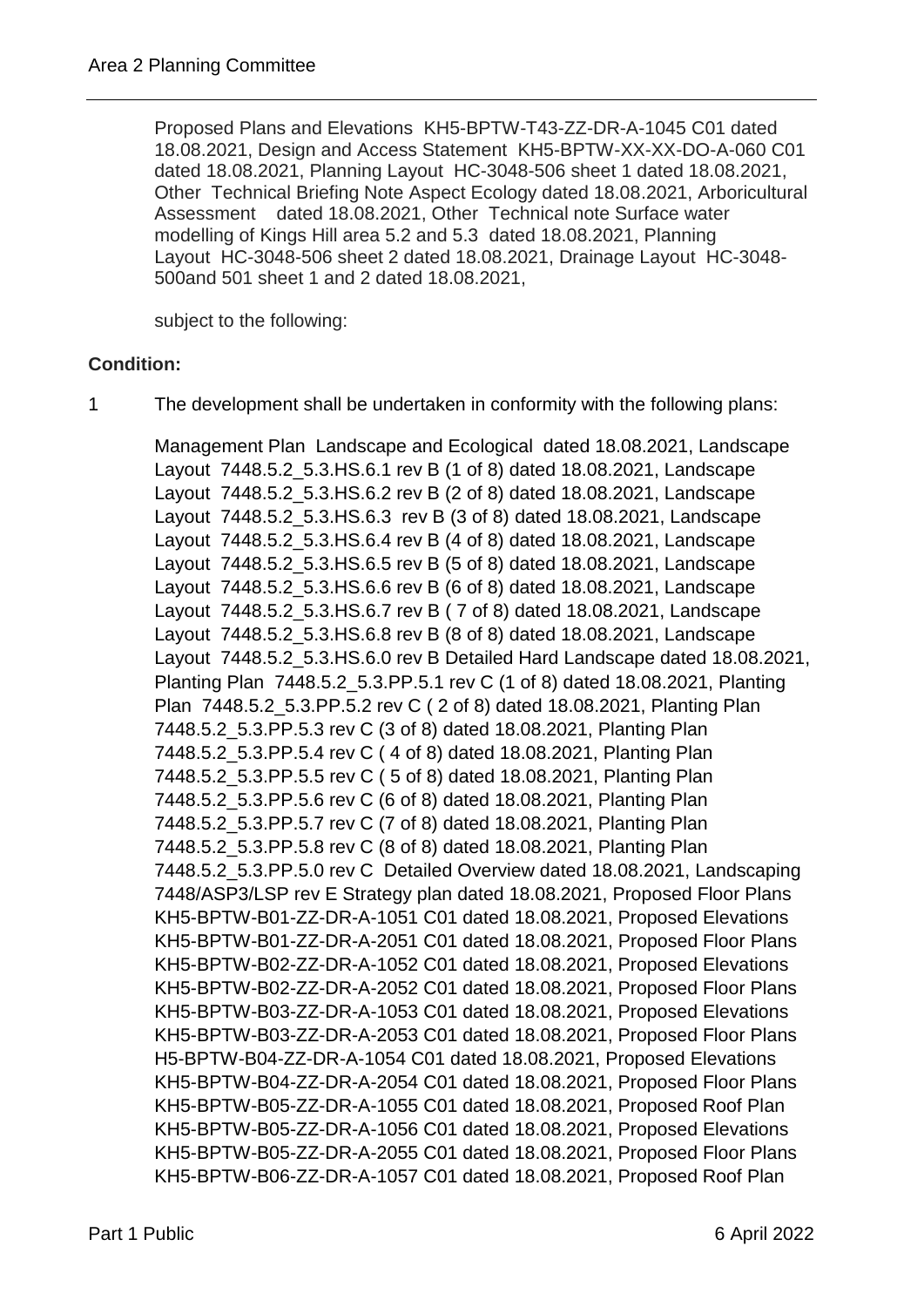KH5-BPTW-B06-ZZ-DR-A-1058 C01 dated 18.08.2021, Proposed Elevations KH5-BPTW-B06-ZZ-DR-A-2056 C01 dated 18.08.2021, Proposed Floor Plans KH5-BPTW-B07-ZZ-DR-A-1059 C01 dated 18.08.2021, Proposed Roof Plan KH5-BPTW-B07-ZZ-DR-A-1060 C01 dated 18.08.2021, Proposed Elevations KH5-BPTW-B07-ZZ-DR-A-2057 C01 dated 18.08.2021, Proposed Floor Plans KH5-BPTW-B08-ZZ-DR-A-1061 C01 dated 18.08.2021, Proposed Roof Plan KH5-BPTW-B08-ZZ-DR-A-1062 C01 dated 18.08.2021, Proposed Elevations KH5-BPTW-B08-ZZ-DR-A-2058 C01 dated 18.08.2021, Proposed Floor Plans KH5-BPTW-B09-ZZ-DR-A-1063 C01 dated 18.08.2021, Proposed Elevations KH5-BPTW-B09-ZZ-DR-A-2059 C01 dated 18.08.2021, Location Plan KH5- BPTW-S01-ZZ-DR-A-0100 C01 dated 18.08.2021, Existing Site Layout KIN-BPTW-S01-ZZ-DR-A-0101 C01 dated 18.08.2021, Proposed Layout KIN-BPTW-S01-ZZ-DR-A-0102 C01 dated 18.08.2021, Proposed Layout KIN-BPTW-S01-ZZ-DR-A-0103 C01 dated 18.08.2021, Proposed Layout KIN-BPTW-S01-ZZ-DR-A-0104 C01 dated 18.08.2021, Proposed Layout KH5- BPTW-S01-ZZ-DR-A-0105 C01 dated 18.08.2021, Proposed Layout KH5- BPTW-S01-ZZ-DR-A-0106 C01 dated 18.08.2021, Proposed Layout KIN-BPTW-S01-ZZ-DR-A-0107 C01 dated 18.08.2021, Proposed Layout KIN-BPTW-S01-ZZ-DR-A-0108 C01 dated 18.08.2021, Proposed Layout KIN-BPTW-S01-ZZ-DR-A-0109 C01 dated 18.08.2021, Proposed Layout KH5- BPTW-S01-ZZ-DR-A-0110 C01 dated 18.08.2021, Proposed Layout KH5- BPTW-S01-ZZ-DR-A-0111 C01 dated 18.08.2021, Proposed Layout KH5- BPTW-S01-ZZ-DR-A-0112 C01 dated 18.08.2021, Proposed Layout KH5- BPTW-S01-ZZ-DR-A-0113 C01 dated 18.08.2021, Existing Site Layout KH5- BPTW-S01-ZZ-DR-A-0113- C01 dated 18.08.2021, Proposed Layout H5- BPTW-S01-ZZ-DR-A-0122 C01 dated 18.08.2021, Proposed Elevations KH5- BPTW-S01-ZZ-DR-A-2021 C01 dated 18.08.2021, Proposed Elevations KH5- BPTW-S01-ZZ-DR-A-2022 C01 dated 18.08.2021, Proposed Elevations KH5- BPTW-S01-ZZ-DR-A-2023 C01 dated 18.08.2021, Proposed Elevations KH5- BPTW-S01-ZZ-DR-A-2024 C01 dated 18.08.2021, Proposed Elevations KH5- BPTW-S01-ZZ-DR-A-2025 C01 dated 18.08.2021, Proposed Elevations KH5- BPTW-S01-ZZ-DR-A-2026 C01 dated 18.08.2021, Proposed Elevations KH5- BPTW-S01-ZZ-DR-A-2027 C01 dated 18.08.2021, Proposed Elevations KH5- BPTW-S01-ZZ-DR-A-2028 C01 dated 18.08.2021, Proposed Plans and Elevations KH5-BPTW-T01-ZZ-DR-A-1001 C01 dated 18.08.2021, Proposed Plans and Elevations KH5-BPTW-T01-ZZ-DR-A-1005 C01 dated 18.08.2021, Proposed Plans and Elevations KH5-BPTW-T01-ZZ-DR-A-1007 C01 dated 18.08.2021, Proposed Plans and Elevations KH5-BPTW-T01-ZZ-DR-A-1008 C01 dated 18.08.2021, Proposed Plans and Elevations KH5-BPTW-T01-ZZ-DR-A-1009 C01 dated 18.08.2021, Proposed Plans and Elevations KH5- BPTW-T01-ZZ-DR-A-1013 C01 dated 18.08.2021, Proposed Plans and Elevations KH5-BPTW-T01-ZZ-DR-A-1017 C01 dated 18.08.2021, Proposed Plans and Elevations KH5-BPTW-T01-ZZ-DR-A-1019 C01 dated 18.08.2021, Proposed Plans and Elevations KH5-BPTW-T01-ZZ-DR-A-1021 C01 dated 18.08.2021, Proposed Plans and Elevations KH5-BPTW-T21-ZZ-DR-A-1022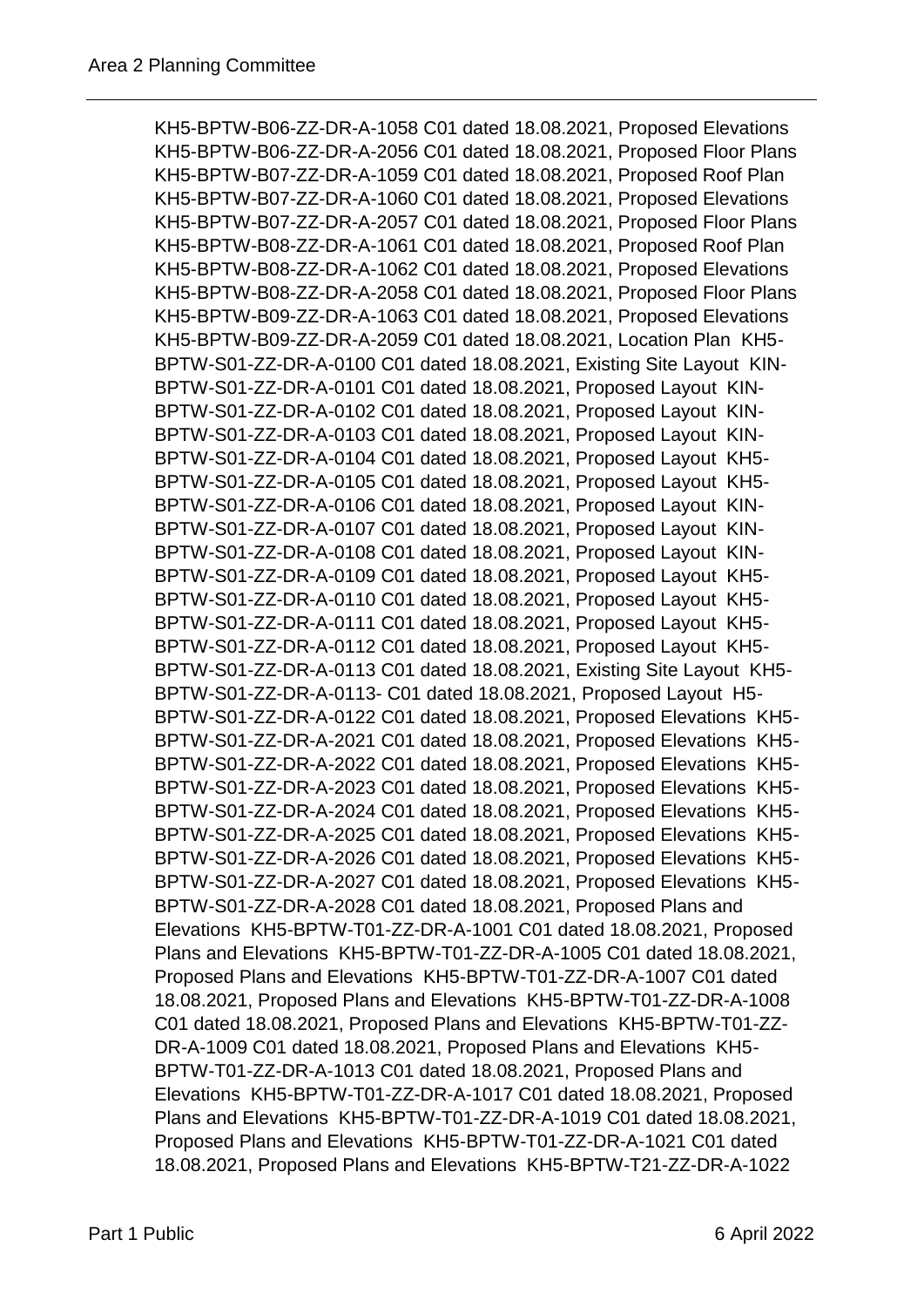C01 dated 18.08.2021, Proposed Plans and Elevations KH5-BPTW-T01-ZZ-DR-A-1025 C01 dated 18.08.2021, Proposed Plans and Elevations KH5- BPTW-T01-ZZ-DR-A-1027 C01 dated 18.08.2021, Proposed Plans and Elevations KH5-BPTW-T25-ZZ-DR-A-1026 C01 dated 18.08.2021, Proposed Plans and Elevations KH5-BPTW-T26-ZZ-DR-A-1028 C01 dated 18.08.2021, Proposed Plans and Elevations KH5-BPTW-T26-ZZ-DR-A-1029 C01 dated 18.08.2021, Proposed Plans and Elevations KH5-BPTW-T29-ZZ-DR-A-1030 C01 dated 18.08.2021, Proposed Plans and Elevations KH5-BPTW-T30-ZZ-DR-A-1033 C01 dated 18.08.2021, Proposed Plans and Elevations KH5- BPTW-T33-ZZ-DR-A-1034 C01 dated 18.08.2021, Proposed Plans and Elevations KH5-BPTW-T34-ZZ-DR-A-1037 C01 dated 18.08.2021, Proposed Plans and Elevations KH5-BPTW-T37-ZZ-DR-A-1038 C01 dated 18.08.2021, Proposed Plans and Elevations KH5-BPTW-T38-ZZ-DR-A-1039 C01 dated 18.08.2021, Proposed Floor Plans KH5-BPTW-T41-ZZ-DR-A-1042 C01 dated 18.08.2021, Proposed Plans and Elevations KH5-BPTW-T39-ZZ-DR-A-1040 C01 dated 18.08.2021, Proposed Elevations KH5-BPTW-T39-ZZ-DR-A-1041 C01 dated 18.08.2021, Proposed Plans and Elevations KH5-BPTW-T41-ZZ-DR-A-1043 C01 dated 18.08.2021, Proposed Plans and Elevations KH5- BPTW-T43-ZZ-DR-A-1045 C01 dated 18.08.2021, Planning Layout HC-3048- 506 sheet 2 dated 18.08.2021.

Reason: To ensure that the development is undertaken in conformity with the approved details.

## **Informatives**

- 1 The proposed development is within a road which has a formal street numbering scheme and it will be necessary for the Council to allocate a postal address to the new property. To discuss the arrangements, you are invited to email to [addresses@tmbc.gov.uk.](mailto:addresses@tmbc.gov.uk) To avoid difficulties for first occupiers, you are advised to do this as soon as possible and, in any event, not less than one month before the new properties are ready for occupation.
- 2 The developer is strongly encouraged to consider all available opportunities for incorporating renewable energy technologies into the approved development wherever possible and for measures to support biodiversity within the construction of the buildings.
- 3 The applicant, and any subsequent management company responsible for the development once completed, are strongly encouraged to enter into early and ongoing liaison with Kings Hill Parish Council regarding the management and enforcement of parking across the development to ensure this takes place in an appropriate and rigorous manner at all times.
- 4 The applicant is strongly encouraged to investigate all appropriate design-based and site management solutions for preventing unacceptable and unauthorised vehicle parking across the development, ensuring in particular (but not necessarily limited to) the clear demarcation of visitor parking bays and where